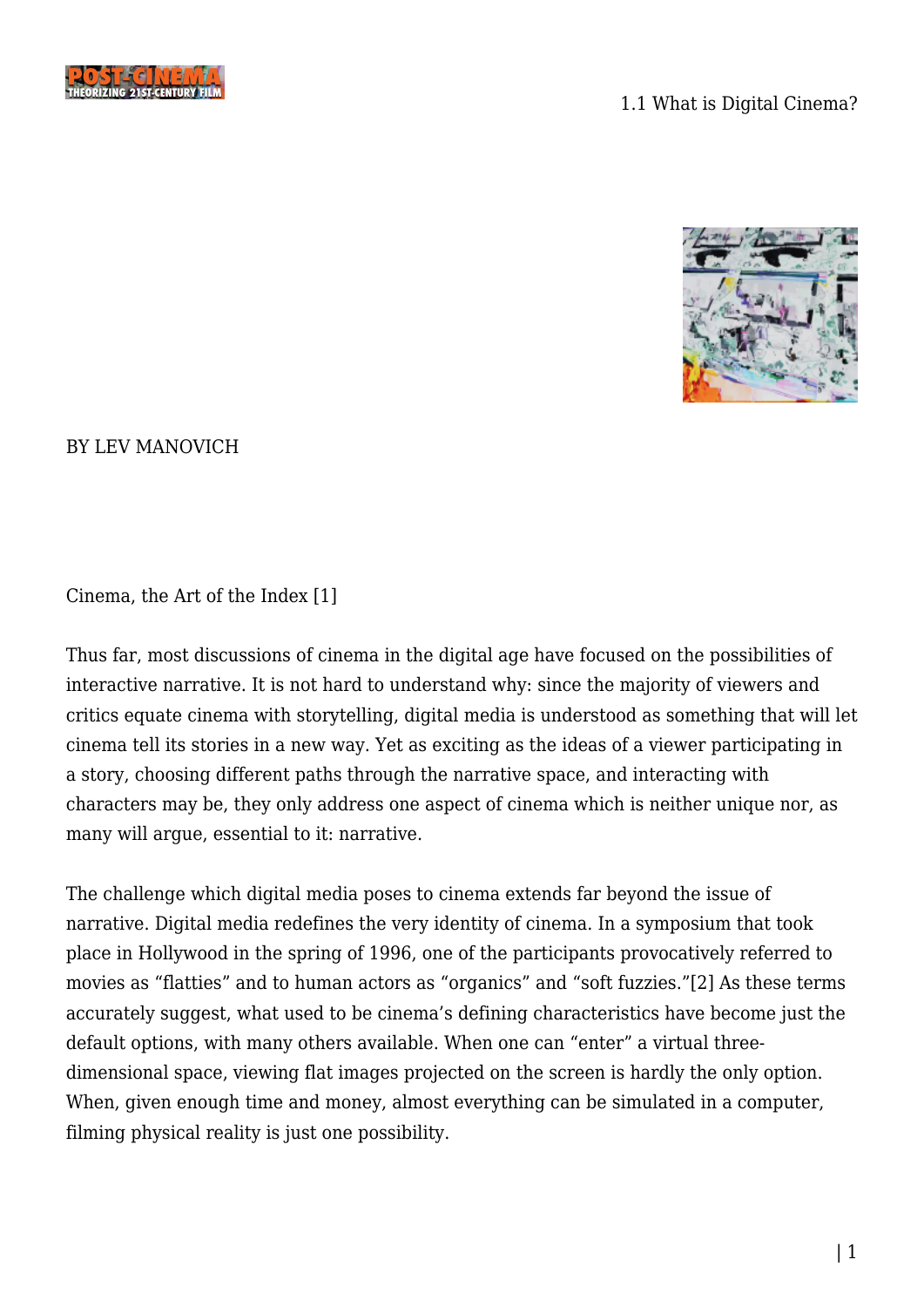

This "crisis" of cinema's identity also affects the terms and the categories used to theorize cinema's past. French film theorist Christian Metz wrote in the 1970s that "Most films shot today, good or bad, original or not, 'commercial' or not, have as a common characteristic that they tell a story; in this measure they all belong to one and the same genre, which is, rather, a sort of 'super-genre' ['*sur-genre*']" (402). In identifying fictional films as a "supergenre" of 20th-century cinema, Metz did not bother to mention another characteristic of this genre because at that time it was too obvious: fictional films are live-action films, i.e. they largely consist of unmodified photographic recordings of real events which took place in real physical space. Today, in the age of computer simulation and digital compositing, invoking this characteristic becomes crucial in defining the specificity of 20th-century cinema. From the perspective of a future historian of visual culture, the differences between classical Hollywood films, European art films, and avant-garde films (apart from abstract ones) may appear less significant than this common feature: that they relied on lens-based recordings of reality. This essay is concerned with the effect of the so-called digital revolution on cinema as defined by its "super-genre" of fictional live-action film[.\[3\]](#page-23-2)

<span id="page-1-0"></span>During cinema's history, a whole repertoire of techniques (lighting, art direction, the use of different film stocks and lenses, etc.) was developed to modify the basic record obtained by a film apparatus. And yet behind even the most stylized cinematic images we can discern the bluntness, the sterility, the banality of early 19th-century photographs. No matter how complex its stylistic innovations, the cinema has found its base in these deposits of reality, these samples obtained by a methodical and prosaic process. Cinema emerged out of the same impulse that engendered naturalism, court stenography, and wax museums. Cinema is the art of the index; it is an attempt to make art out of a footprint.

Even for Andrei Tarkovsky, film-painter par excellence, cinema's identity lay in its ability to record reality. Once, during a public discussion in Moscow in the 1970s, he was asked the question as to whether he was interested in making abstract films. He replied that there can be no such thing. Cinema's most basic gesture is to open the shutter and to start the film rolling, recording whatever happens to be in front of the lens. For Tarkovsky, an abstract cinema is thus impossible.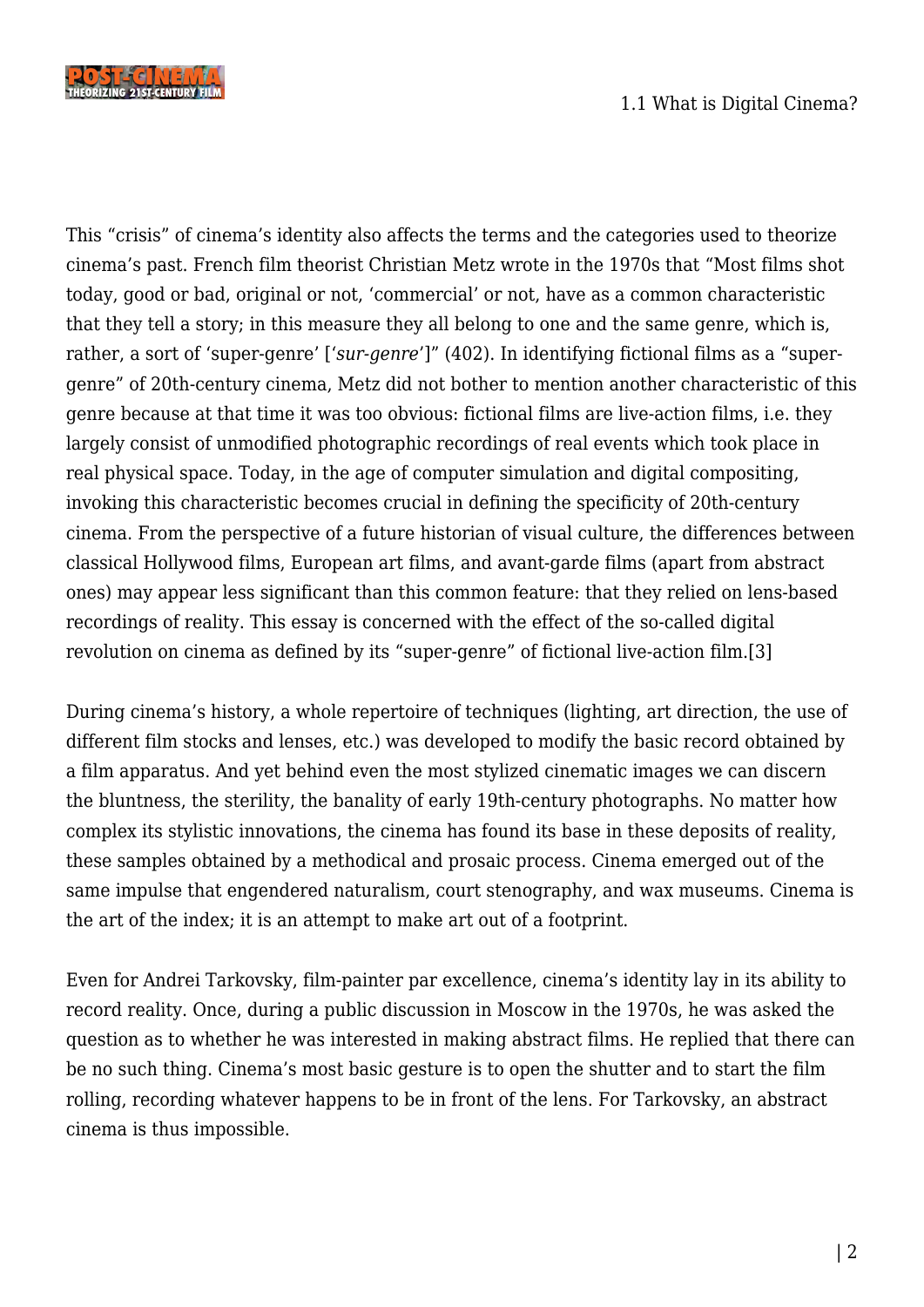

But what happens to cinema's indexical identity if it is now possible to generate photorealistic scenes entirely in a computer using 3-D computer animation; to modify individual frames or whole scenes with the help a digital paint program; to cut, bend, stretch and stitch digitized film images into something which has perfect photographic credibility, although it was never actually filmed?

This essay will address the meaning of these changes in the filmmaking process from the point of view of the larger cultural history of the moving image. Seen in this context, the manual construction of images in digital cinema represents a return to 19th-century precinematic practices, when images were hand-painted and hand-animated. At the turn of the 20th century, cinema was to delegate these manual techniques to animation and define itself as a recording medium. As cinema enters the digital age, these techniques are again becoming commonplace in the filmmaking process. Consequently, cinema can no longer be clearly distinguished from animation. It is no longer an indexical media technology but, rather, a sub-genre of painting.

This argument will be developed—in three stages. I will first follow a historical trajectory from 19th-century techniques for creating moving images to 20th-century cinema and animation. Next I will arrive at a definition of digital cinema by abstracting the common features and interface metaphors of a variety of computer software and hardware that are currently replacing traditional film technology. Seen together, these features and metaphors suggest a distinct logic of a digital moving image. This logic subordinates the photographic and the cinematic to the painterly and the graphic, destroying cinema's identity as a media art. Finally, I will examine different production contexts that already use digital moving images—Hollywood films, music videos, CD-ROM games and artworks—in order to see if and how this logic has begun to manifest itself.

A Brief Archaeology of Moving Pictures

As signified by its original names (kinetoscope, cinematograph, moving pictures), cinema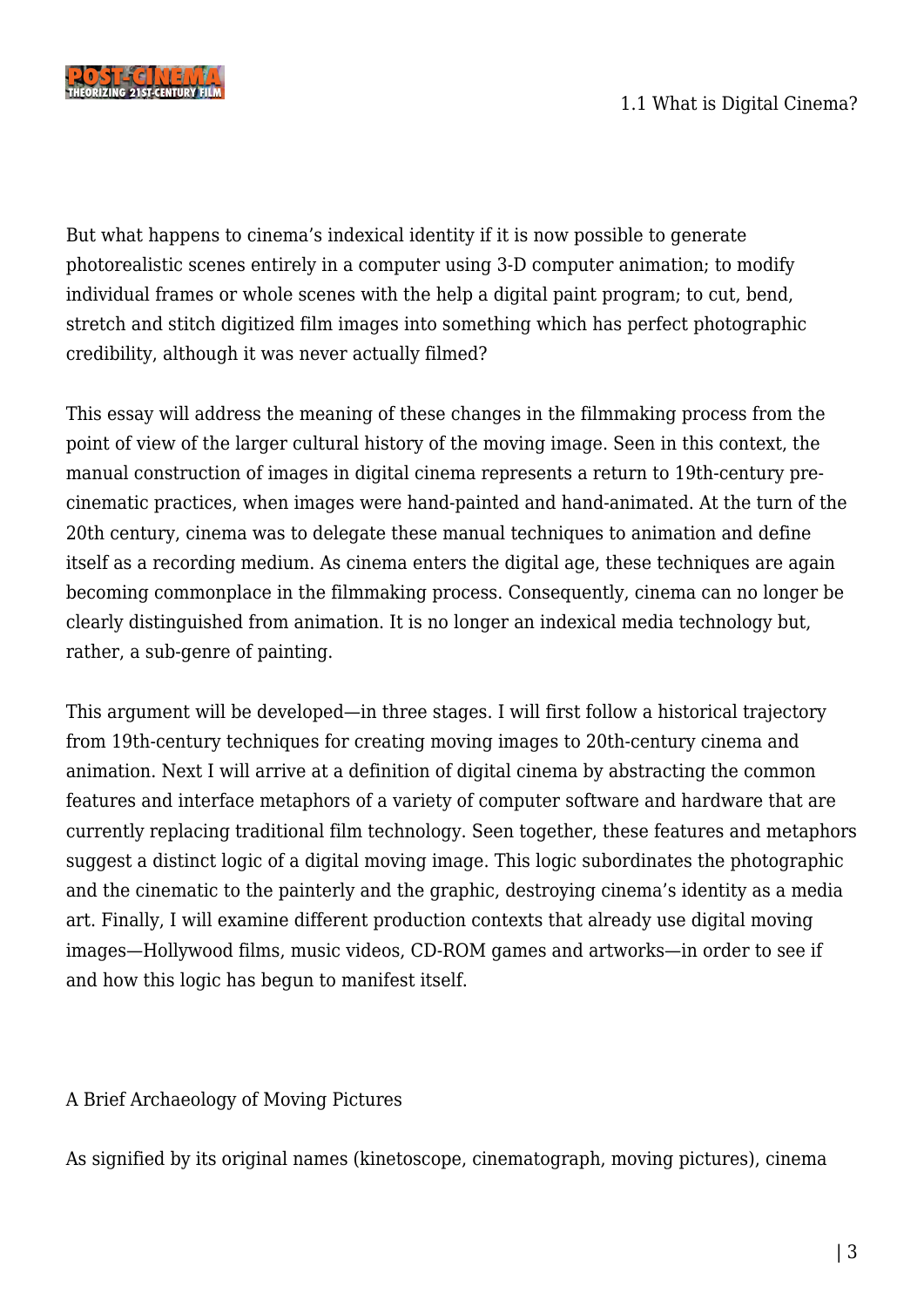



was understood, from its birth, as the art of motion, the art that finally succeeded in creating a convincing illusion of dynamic reality. If we approach cinema in this way (rather than the art of audio-visual narrative, or the art of a projected image, or the art of collective spectatorship, etc.), we can see it superseding previous techniques for creating and displaying moving images.

These earlier techniques shared a number of common characteristics. First, they all relied on hand-painted or hand-drawn images. The magic lantern slides were painted at least until the 1850s; so were the images used in the Phenakistiscope, the Thaumatrope, the Zoetrope, the Praxinoscope, the Choreutoscope and numerous other 19th-century pre-cinematic devices. Even Muybridge's celebrated Zoopraxiscope lectures of the 1880s featured not actual photographs but colored drawings painted after the photographs (Musser 49-50).

Not only were the images created manually, they were also manually animated. In Robertson's Phantasmagoria, which premiered in 1799, magic lantern operators moved behind the screen in order to make projected images appear to advance and withdraw (Musser 25). More often, an exhibitor used only his hands, rather than his whole body, to put the images into motion. One animation technique involved using mechanical slides consisting of a number of layers. An exhibitor would slide the layers to animate the image (Ceram 44-45). Another technique was to slowly move a long slide containing separate images in front of a magic lantern lens. 19th-century optical toys enjoyed in private homes also required manual action to create movement—twirling the strings of the Thaumatrope, rotating the Zoetrope's cylinder, turning the Viviscope's handle.

<span id="page-3-0"></span>It was not until the last decade of the 19th century that the automatic generation of images and their automatic projection were finally combined. A mechanical eye was coupled with a mechanical heart; photography met the motor. As a result, cinema—a very particular regime of the visible—was born. Irregularity, non-uniformity, the accident and other traces of the human body, which previously inevitably accompanied moving image exhibitions, were replaced by the uniformity of machine vision[.\[4\]](#page-23-3) A machine that, like a conveyer belt, was now spitting out images, all sharing the same appearance, all the same size, all moving at the same speed, like a line of marching soldiers.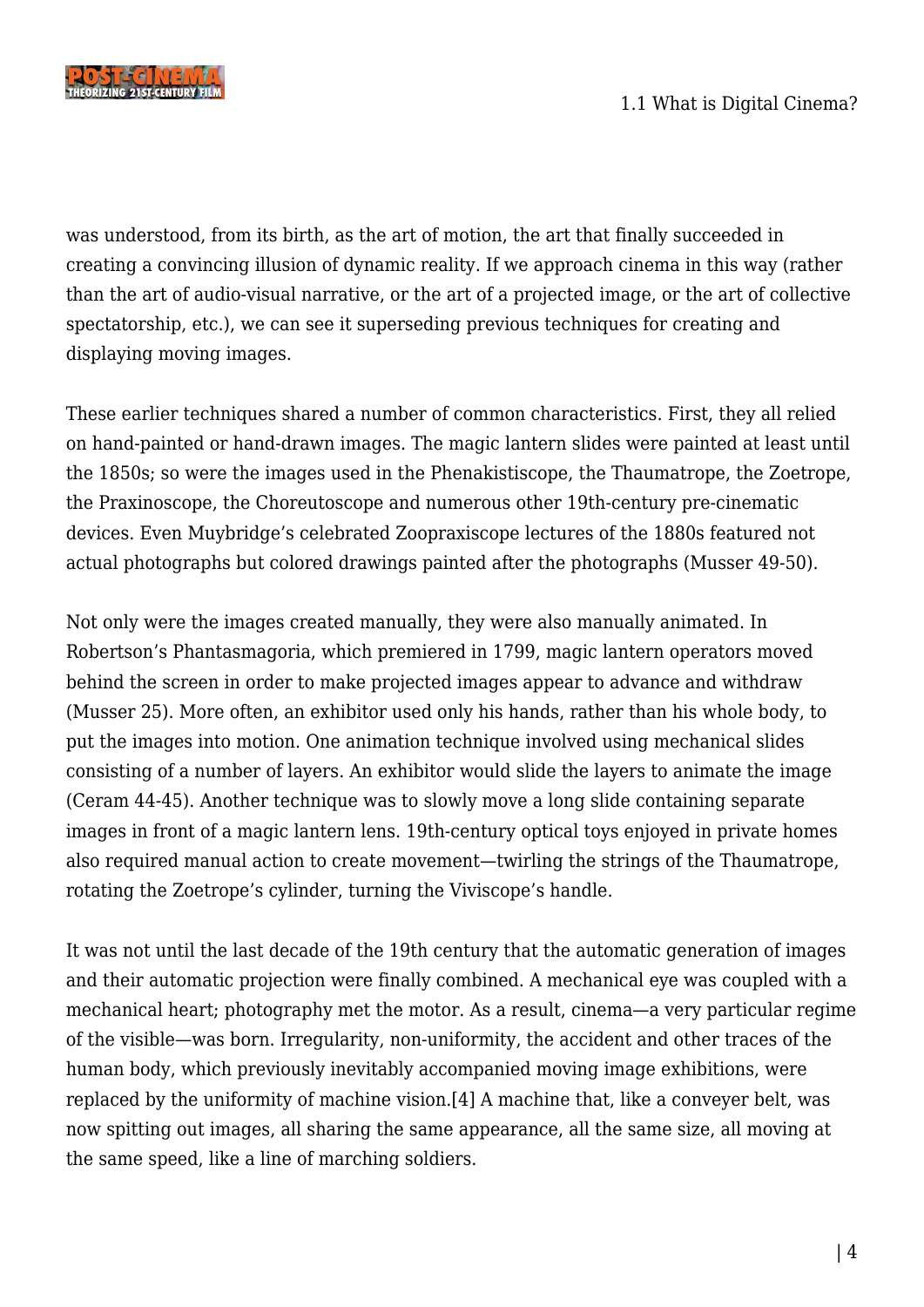

Cinema also eliminated the discrete character of both space and movement in moving images. Before cinema, the moving element was visually separated from the static background as with a mechanical slide show or Reynaud's Praxinoscope Theater (1892) (Robinson 12). The movement itself was limited in range and affected only a clearly defined figure rather than the whole image. Thus, typical actions would include a bouncing ball, a raised hand or eyes, a butterfly moving back and forth over the heads of fascinated children—simple vectors charted across still fields.

<span id="page-4-0"></span>Cinema's most immediate predecessors share something else. As the 19th-century obsession with movement intensified, devices that could animate more than just a few images became increasingly popular. All of them—the Zoetrope, the Phonoscope, the Tachyscope, the Kinetoscope—were based on loops, sequences of images featuring complete actions which can be played repeatedly. The Thaumatrope (1825), in which a disk with two different images painted on each face was rapidly rotated by twirling a string attached to it, was in its essence a loop in its most minimal form: two elements replacing one another in succession. In the Zoetrope (1867) and its numerous variations, approximately a dozen images were arranged around the perimeter of a circle[.\[5\]](#page-24-0) The Mutoscope, popular in America throughout the 1890s, increased the duration of the loop by placing a larger number of images radially on an axle (Ceram 140). Even Edison's Kinetoscope (1892-1896), the first modern cinematic machine to employ film, continued to arrange images in a loop (Musser 78). 50 feet of film translated to an approximately 20-second long presentation—a genre whose potential development was cut short when cinema adopted a much longer narrative form.

## From Animation to Cinema

Once the cinema was stabilized as a technology, it cut all references to its origins in artifice. Everything which characterized moving pictures before the 20th century—the manual construction of images, loop actions, the discrete nature of space and movement—was delegated to cinema's bastard relative, its supplement, its shadow—animation. 20th-century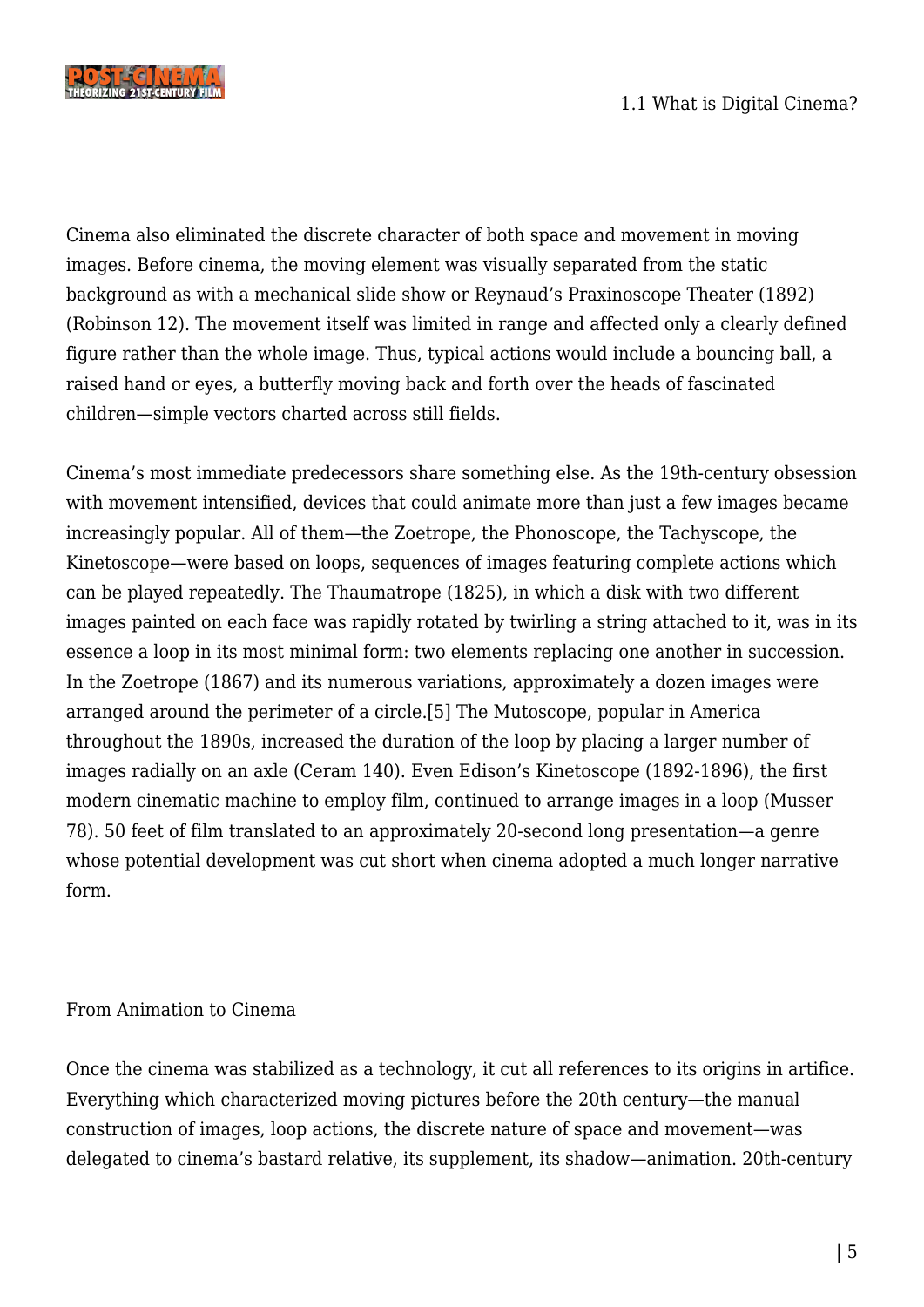

animation became a depository for 19th-century moving-image techniques left behind by cinema.

The opposition between the styles of animation and cinema defined the culture of the moving image in the 20th century. Animation foregrounds its artificial character, openly admitting that its images are mere representations. Its visual language is more aligned to the graphic than to the photographic. It is discrete and self-consciously discontinuous: crudely rendered characters moving against a stationary and detailed background; sparsely and irregularly sampled motion (in contrast to the uniform sampling of motion by a film camera—recall Jean-Luc Godard's definition of cinema as "truth 24 frames per second"), and finally space constructed from separate image layers.

<span id="page-5-1"></span><span id="page-5-0"></span>In contrast, cinema works hard to erase any traces of its own production process, including any indication that the images we see could have been constructed rather than recorded. It denies that the reality it shows often does not exist outside of the film image, the image which was arrived at by photographing an already impossible space, itself put together with the use of models, mirrors, and matte paintings, and which was then combined with other images through optical printing. It pretends to be a simple recording of an already existing reality—both to a viewer and to itself.[\[6\]](#page-24-1) Cinema's public image stressed the aura of reality "captured" on film, thus implying that cinema was about photographing what existed before the camera, rather than "creating the 'never-was'" of special effects[.\[7\]](#page-24-2) Rear projection and blue-screen photography, matte paintings and glass shots, mirrors and miniatures, push development, optical effects and other techniques which allowed filmmakers to construct and alter the moving images, and thus could reveal that cinema was not really different from animation, were pushed to cinema's periphery by its practitioners, historians, and critics.[\[8\]](#page-24-3) Today, with the shift to digital media, these marginalized techniques move to the center.

<span id="page-5-2"></span>What is Digital Cinema?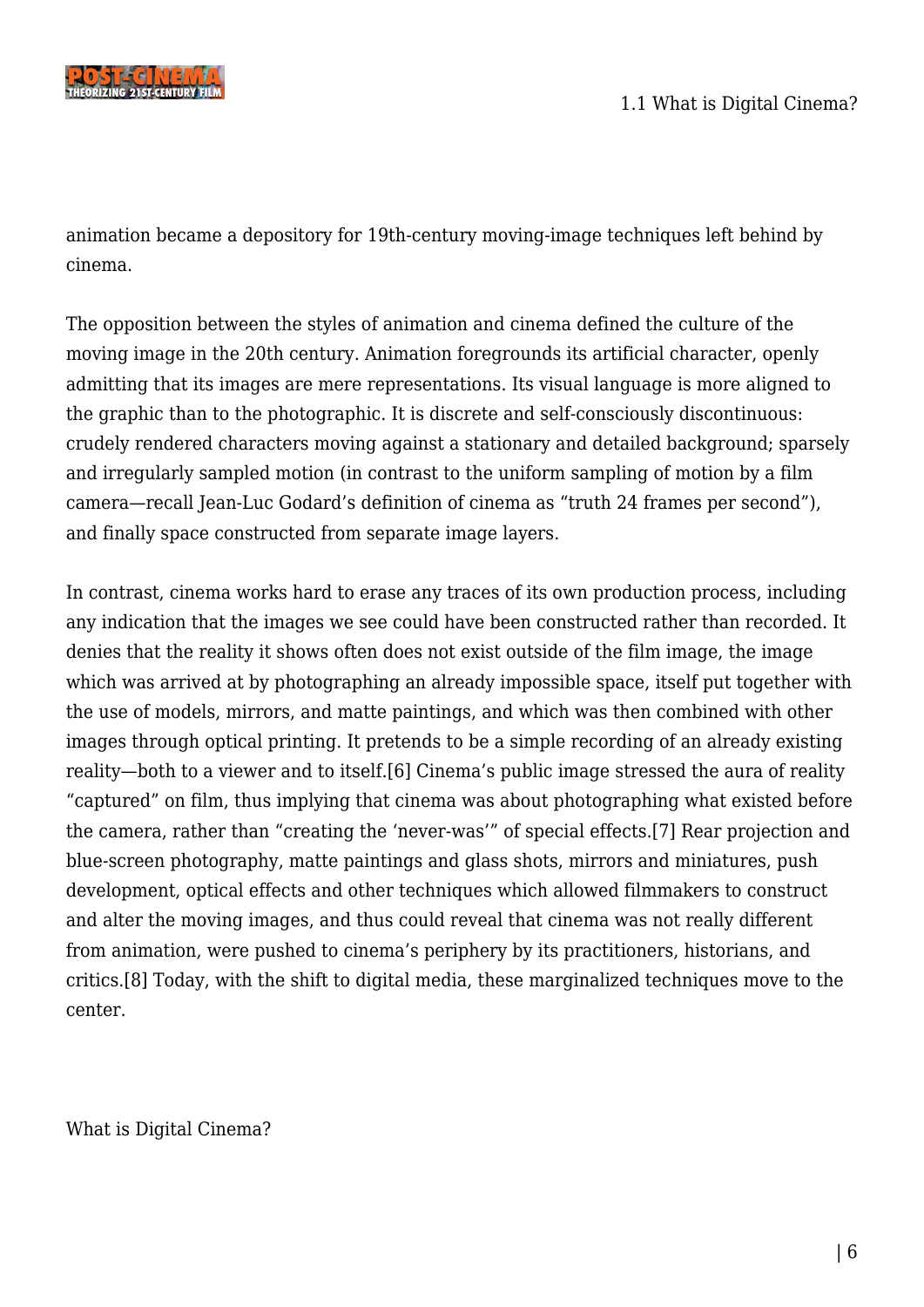



A visible sign of this shift is the new role that computer-generated special effects have come to play in Hollywood industry in the last few years. Many recent blockbusters have been driven by special effects, feeding on their popularity. Hollywood has even created a new mini-genre of "The Making of" videos and books, which reveal how special effects are created.

I will use special effects from a few recent Hollywood films for illustrations of some of the possibilities of digital filmmaking. Until recently, Hollywood studios were the only ones who had the money to pay for digital tools and for the labor involved in producing digital effects. However, the shift to digital media affects not just Hollywood, but filmmaking as a whole. As traditional film technology is universally being replaced by digital technology, the logic of the filmmaking process is being redefined. What I describe below are the new principles of digital filmmaking, which are equally valid for individual or collective film productions, regardless of whether they are using the most expensive professional hardware and software or amateur equivalents. Consider, then, the following principles of digital filmmaking:

- 1. Rather than filming physical reality it is now possible to generate film-like scenes directly in a computer with the help of 3-D computer animation. Therefore, live-action footage is displaced from its role as the only possible material from which the finished film is constructed.
- 2. Once live-action footage is digitized (or directly recorded in a digital format), it loses its privileged indexical relationship to pro-filmic reality. The computer does not distinguish between an image obtained through the photographic lens, an image created in a paint program, or an image synthesized in a 3-D graphics package, since they are made from the same material—pixels. And pixels, regardless of their origin, can be easily altered, substituted one for another, and so on. Live-action footage is reduced to just another graphic, no different from images that were created manually.[\[9\]](#page-25-0)
- <span id="page-6-0"></span>3. If live-action footage was left intact in traditional filmmaking, now it functions as raw material for further compositing, animating, and morphing. As a result, while retaining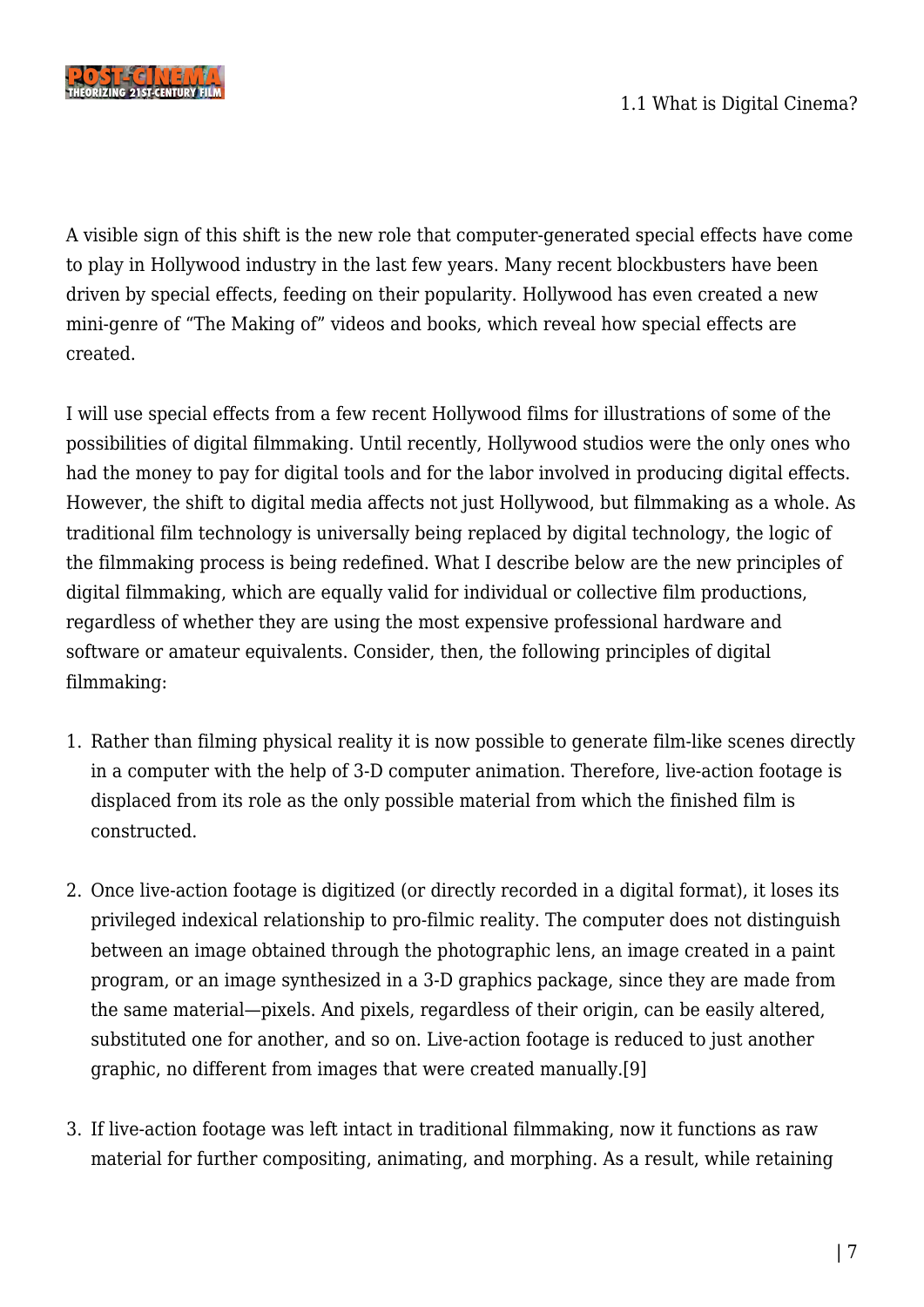

visual realism unique to the photographic process, film obtains the plasticity that was previously only possible in painting or animation. To use the suggestive title of a popular morphing software, digital filmmakers work with "elastic reality." For example, the opening shot of *Forrest Gump* (Robert Zemeckis 1994; special effects by Industrial Light and Magic) tracks an unusually long and extremely intricate flight of a feather. To create the shot, the real feather was filmed against a blue background in different positions; this material was then animated and composited against shots of a landscape[.\[10\]](#page-25-1) The result: a new kind of realism, which can be described as "something that looks as if it is intended to look exactly as if it could have happened, although it really could not."

- <span id="page-7-0"></span>4. Previously, editing and special effects were strictly separate activities. An editor worked on ordering sequences of images together; any intervention within an image was handled by special-effects specialists. The computer collapses this distinction. The manipulation of individual images via a paint program or algorithmic image processing becomes as easy as arranging sequences of images in time. Both simply involve "cut and paste." As this basic computer command exemplifies, modification of digital images (or other digitized data) is not sensitive to distinctions of time and space or of differences of scale. Thus, re-ordering sequences of images in time, compositing them together in space, modifying parts of an individual image, and changing individual pixels become the same operation, conceptually and practically.
- 5. Given the preceding principles, we can define digital film in this way:

digital film  $=$  live action material  $+$  painting  $+$  image processing  $+$  compositing  $+$  2-D computer animation + 3-D computer animation

<span id="page-7-2"></span><span id="page-7-1"></span>Live-action material can be recorded either on film or video or directly in a digital format.[\[11\]](#page-25-2) Painting, image processing, and computer animation refer to the processes of modifying already existent images as well as creating new ones. In fact, the very distinction between creation and modification, so clear in film-based media (shooting versus darkroom processes in photography, production versus post-production in cinema) no longer applies to digital cinema, since each image, regardless of its origin, goes through a number of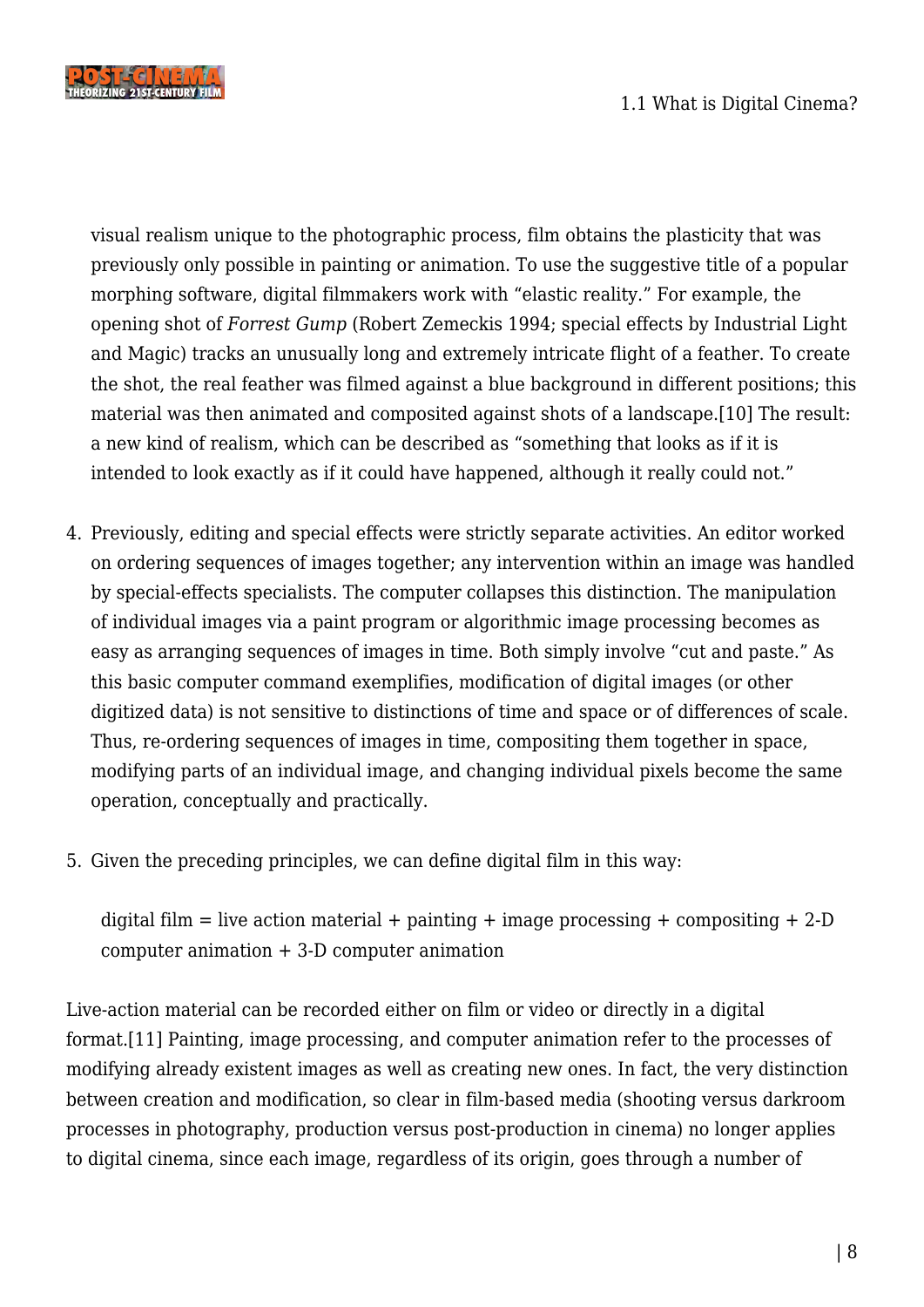

programs before making it to the final film[.\[12\]](#page-25-3)

Let us summarize the principles discussed thus far. Live action footage is now only raw material to be manipulated by hand: animated, combined with 3-D computer-generated scenes, and painted over. The final images are constructed manually from different elements, and all the elements are either created entirely from scratch or modified by hand.

We can finally answer the question "What is digital cinema?" Digital cinema is a particular case of animation that uses live-action footage as one of its many elements.

This can be re-read in view of the history of the moving image sketched earlier. Manual construction and animation of images gave birth to cinema and slipped into the margins, only to re-appear as the foundation of digital cinema. The history of the moving image thus comes full circle. *Born from animation, cinema pushed animation to its boundary, only to become one particular case of animation in the end*.

The relationship between "normal" filmmaking and special effects is similarly reversed. Special effects, which involved human intervention into machine-recorded footage and which were therefore delegated to cinema's periphery throughout its history, become the norm of digital filmmaking.

The same applies for the relationship between production and post-production. Cinema traditionally involved arranging physical reality to be filmed though the use of sets, models, art direction, cinematography, etc. Occasional manipulation of recorded film (for instance, through optical printing) was negligible compared to the extensive manipulation of reality in front of a camera. In digital filmmaking, shot footage is no longer the final point but just raw material to be manipulated in a computer where the real construction of a scene will take place. In short, the production becomes just the first stage of post-production.

The following examples illustrate this shift from re-arranging reality to re-arranging its images. From the analog era: for a scene in *Zabriskie Point* (1970), Michelangelo Antonioni, trying to achieve a particularly saturated color, ordered a field of grass to be painted. From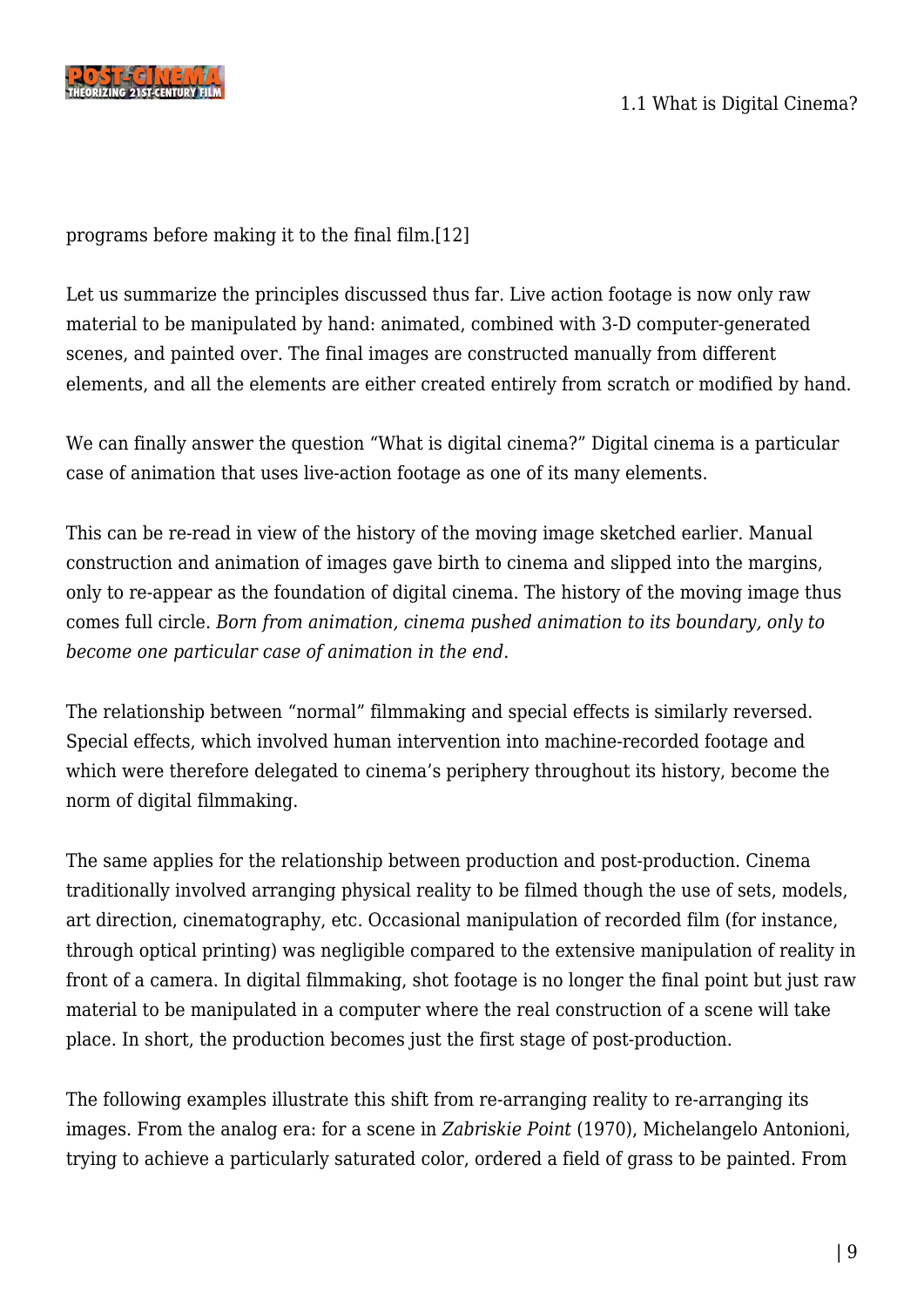

the digital era: to create the launch sequence in *Apollo 13* (Ron Howard 1995; special effects by Digital Domain), the crew shot footage at the original location of the launch at Cape Canaveral. The artists at Digital Domain scanned the film and altered it on computer workstations, removing recent building construction, adding grass to the launch pad and painting the skies to make them more dramatic. This altered film was then mapped onto 3-D planes to create a virtual set that was animated to match a 180-degree dolly movement of a camera following a rising rocket (see Robertson 20).

The last example brings us to yet another conceptualization of digital cinema—as painting. In his book-length study of digital photography, William J.T. Mitchell focuses our attention on what he calls the inherent mutability of a digital image:

The essential characteristic of digital information is that it can be manipulated easily and very rapidly by computer. It is simply a matter of substituting new digits for old.  $\dots$ Computational tools for transforming, combining, altering, and analyzing images are as essential to the digital artist as brushes and pigments to a painter. (7)

<span id="page-9-0"></span>As Mitchell points out, this inherent mutability erases the difference between a photograph and a painting. Since a film is a series of photographs, it is appropriate to extend Mitchell's argument to digital film. With an artist being able to easily manipulate digitized footage either as a whole or frame by frame, a film in a general sense becomes a series of paintings.[\[13\]](#page-25-4)

Hand-painting digitized film frames, made possible by a computer, is probably the most dramatic example of the new status of cinema. No longer strictly locked in the photographic, it opens itself towards the painterly. It is also the most obvious example of the return of cinema to its 19th-century origins—in this case, to hand-crafted images of magic lantern slides, the Phenakistiscope, the Zoetrope.

We usually think of computerization as automation, but here the result is the reverse: what was previously automatically recorded by a camera now has to be painted one frame at a time. But not just a dozen images, as in the 19th century, but thousands and thousands. We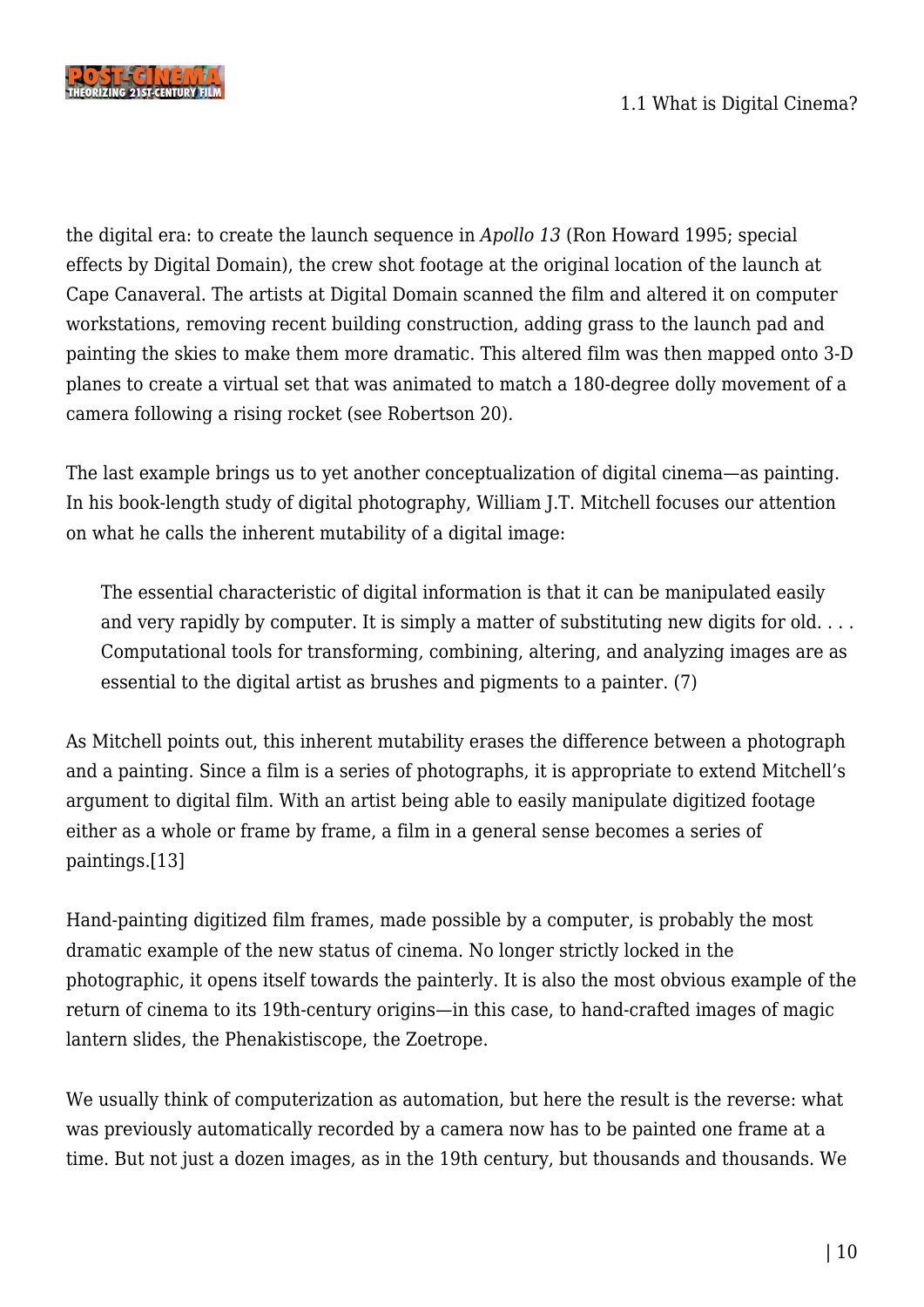

<span id="page-10-0"></span>can draw another parallel with the practice, common in the early days of silent cinema, of manually tinting film frames in different colors according to a scene's mood (see Robinson 165). Today, some of the most visually sophisticated digital effects are often achieved using the same simple method: painstakingly altering by hand thousands of frames. The frames are painted over either to create mattes (hand-drawn matte extraction) or to directly change the images, as in *Forrest Gump*, where President Kennedy was made to speak new sentences by altering the shape of his lips, one frame at a time.[\[14\]](#page-25-5) In principle, given enough time and money, one can create what will be the ultimate digital film: 90 minutes, i.e. 129,600 frames, completely painted by hand from scratch, but indistinguishable in appearance from live photography[.\[15\]](#page-25-6)

## <span id="page-10-1"></span>Multimedia as "Primitive" Digital Cinema

3-D animation, compositing, mapping, paint retouching: in commercial cinema, these radical new techniques are mostly used to solve technical problems while traditional cinematic language is preserved unchanged. Frames are hand-painted to remove wires that supported an actor during shooting; a flock of birds is added to a landscape; a city street is filled with crowds of simulated extras. Although most Hollywood releases now involve digitally manipulated scenes, the use of computers is always carefully hidden[.\[16\]](#page-27-0)

<span id="page-10-3"></span><span id="page-10-2"></span>Commercial narrative cinema still continues to hold on to the classical realist style where images function as unretouched photographic records of events that took place in front of the camera.[\[17\]](#page-27-1) Cinema refuses to give up its unique cinema effect, an effect which, according to Metz's penetrating analysis made in the 1970s, depends upon narrative form, the reality effect, and cinema's architectural arrangement all working together.

Towards the end of his essay, Metz wonders whether in the future non-narrative films may become more numerous; if this happens, he suggests that cinema will no longer need to manufacture its reality effect. Electronic and digital media have already brought about this transformation. Beginning in the 1980s, new cinematic forms have emerged that are not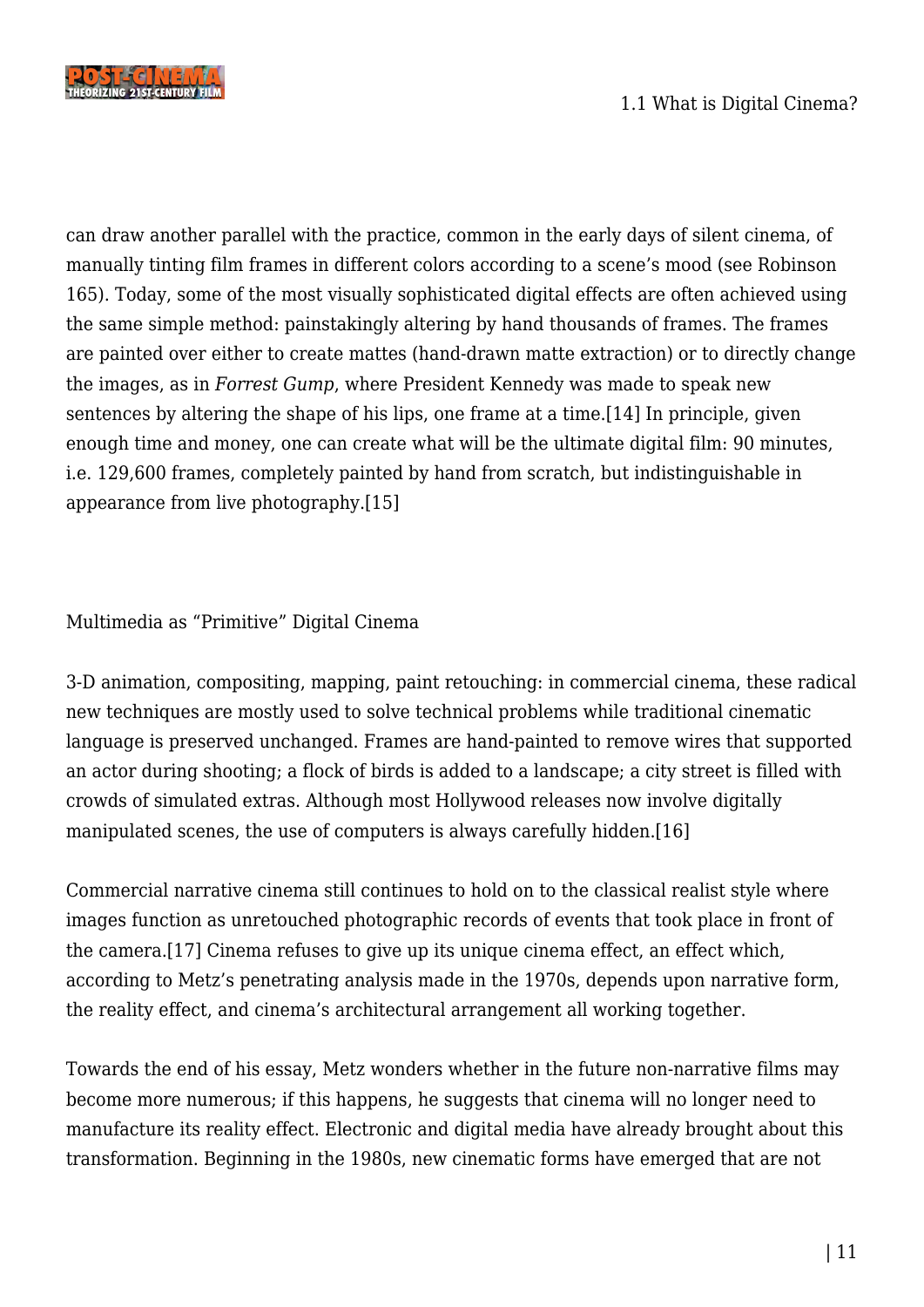

linear narratives, that are exhibited on a television or a computer screen, rather than in a movie theater—and that simultaneously give up cinematic realism.

What are these forms? First of all, there is the music video. Probably not by accident, the genre of music video came into existence exactly at the time when electronic video effects devices were entering editing studios. Importantly, just as music videos often incorporate narratives within them, but are not linear narratives from start to finish, they rely on film (or video) images, but change them beyond the norms of traditional cinematic realism. The manipulation of images through hand-painting and image processing, hidden in Hollywood cinema, is brought into the open on a television screen. Similarly, the construction of an image from heterogeneous sources is not subordinated to the goal of photorealism but functions as an aesthetic strategy. The genre of music video has been a laboratory for exploring numerous new possibilities of manipulating photographic images made possible by computers—the numerous points which exist in the space between the 2-D and the 3-D, cinematography and painting, photographic realism and collage. In short, it is a living and constantly expanding textbook for digital cinema (see Shaviro, "[Splitting the Atom](http://reframe.sussex.ac.uk/post-cinema/3-4-shaviro/)" in this volume).

A detailed analysis of the evolution of music video imagery (or, more generally, broadcast graphics in the electronic age) deserves a separate treatment, and I will not try to take it up here. Instead, I will discuss another new cinematic non-narrative form, CD-ROM games, which, in contrast to music video, relied on the computer for storage and distribution from the very beginning. And, unlike music video designers who were consciously pushing traditional film or video images into something new, the designers of CD-ROMs arrived at a new visual language unintentionally while attempting to emulate traditional cinema.

In the late 1980s, Apple began to promote the concept of computer multimedia; and in 1991 it released QuickTime software to enable an ordinary personal computer to play movies. However, for the next few years the computer did not perform its new role very well. First, CD-ROMs could not hold anything close to the length of a standard theatrical film. Secondly, the computer would not smoothly play a movie larger than the size of a stamp. Finally, the movies had to be compressed, degrading their visual appearance. Only in the case of still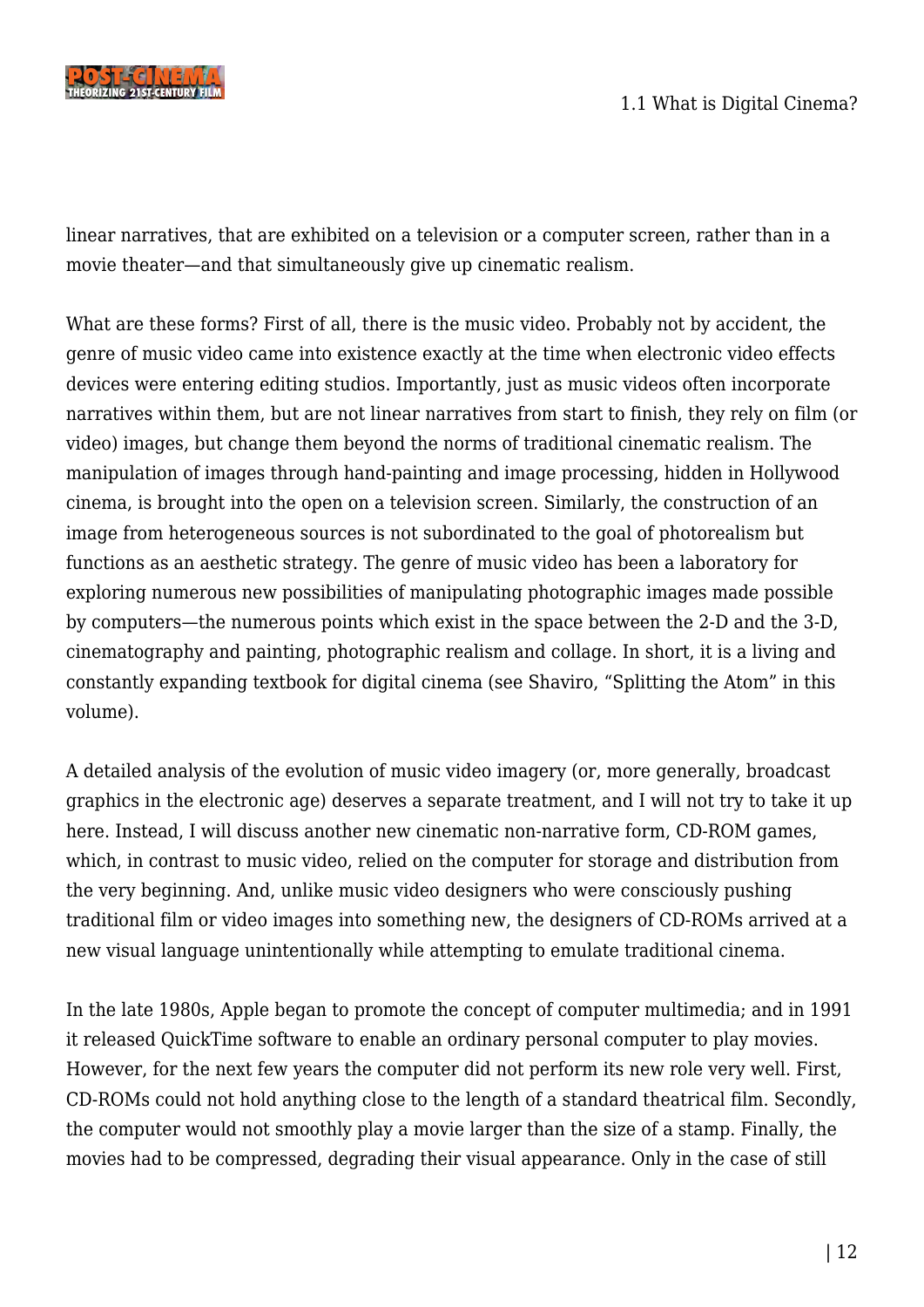

images was the computer able to display photographic-type detail at full screen size.

Because of these particular hardware limitations, the designers of CD-ROMs had to invent a different kind of cinematic language in which a range of strategies, such as discrete motion, loops, and superimposition, previously used in 19th-century moving-image presentations, in 20th-century animation, and in the avant-garde tradition of graphic cinema, were applied to photographic or synthetic images. This language synthesized cinematic illusionism and the aesthetics of graphic collage, with its characteristic heterogeneity and discontinuity. The photographic and the graphic, divorced when cinema and animation went their separate ways, met again on a computer screen.

The graphic also met the cinematic. The designers of CD-ROMs were aware of the techniques of 20th-century cinematography and film editing, but they had to adopt these techniques both to an interactive format and to hardware limitations. As a result, the techniques of modern cinema and of 19th-century moving images have merged in a new hybrid language.

<span id="page-12-0"></span>We can trace the development of this language by analyzing a few well-known CD-ROM titles. The bestselling game *Myst* (Broderbund, 1993) unfolds its narrative strictly through still images, a practice which takes us back to magic lantern shows (and to Chris Marker's *La Jetée*)[.\[18\]](#page-27-2) But in other ways *Myst* relies on the techniques of 20th-century cinema. For instance, the CD-ROM uses simulated camera turns to switch from one image to the next. It also employs the basic technique of film editing to subjectively speed up or slow down time. In the course of the game, the user moves around a fictional island by clicking on a mouse. Each click advances a virtual camera forward, revealing a new view of a 3-D environment. When the user begins to descend into the underground chambers, the spatial distance between the points of view of each two consecutive views decreases sharply. If earlier the user was able to cross a whole island with just a few clicks, now it takes a dozen clicks to get to the bottom of the stairs! In other words, just as in traditional cinema, *Myst* slows down time to create suspense and tension.

In *Myst*, miniature animations are sometimes embedded within the still images. In the next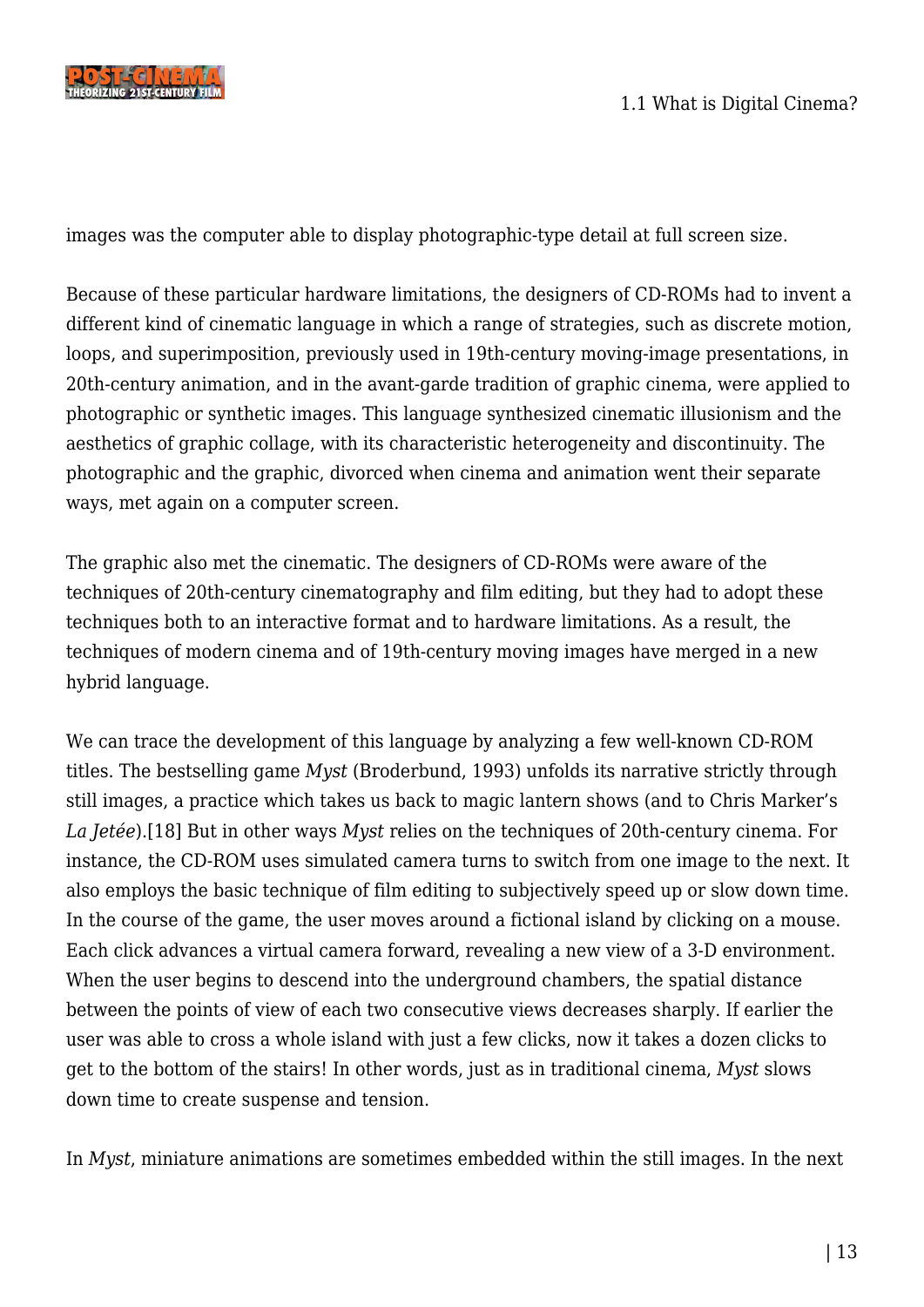

bestselling CD-ROM *7th Guest* (Virgin Games, 1993), the user is presented with video clips of live actors superimposed over static backgrounds created with 3-D computer graphics. The clips are looped, and the moving human figures clearly stand out against the backgrounds. Both of these features connect the visual language of *7th Guest* to 19thcentury pre-cinematic devices and 20th-century cartoons rather than to cinematic verisimilitude. But like *Myst*, *7th Guest* also evokes distinctly modern cinematic codes. The environment where all action takes place (an interior of a house) is rendered using a wideangle lens; to move from one view to the next, a camera follows a complex curve, as though mounted on a virtual dolly.

Next, consider the CD-ROM *Johnny Mnemonic* (Sony Imagesoft, 1995). Produced to complement the fiction film of the same title, marketed not as a "game" but as an "interactive movie," and featuring full-screen video throughout, it comes closer to cinematic realism than the previous CD-ROMs—yet it is still quite distinct from it. With all action shot against a green screen and then composited with graphic backgrounds, its visual style exists within a space between cinema and collage.

It would not be entirely inappropriate to read this short history of the digital moving image as a teleological development which replays the emergence of cinema a hundred years earlier. Indeed, as computers' speed keeps increasing, the CD-ROM designers have been able to go from a slide show format to the superimposition of small moving elements over static backgrounds and finally to full-frame moving images. This evolution repeats the 19thcentury progression: from sequences of still images (magic lantern slide presentations) to moving characters over static backgrounds (for instance, in Reynaud's Praxinoscope Theater) to full motion (the Lumières' cinematograph). Moreover, the introduction of QuickTime in 1991 can be compared to the introduction of the Kinetoscope in 1892: both were used to present short loops, both featured the images approximately two by three inches in size, both called for private viewing rather than collective exhibition. Finally, the Lumières' first film screenings of 1895, which shocked their audiences with huge moving images, found their parallel in CD-ROM titles of 1995, where the moving image finally fills the entire computer screen. Thus, exactly a hundred years after cinema was officially "born," it was reinvented on a computer screen.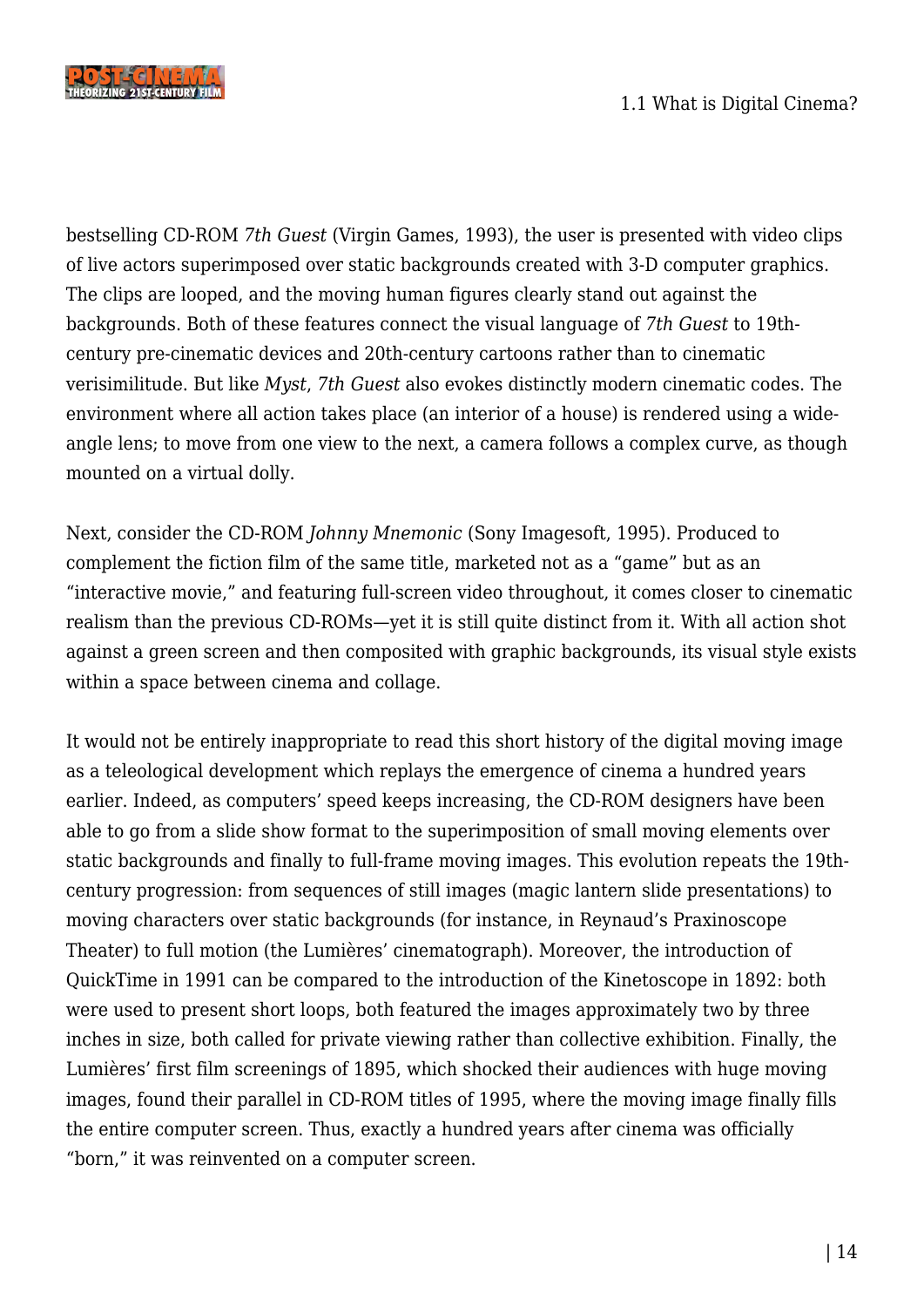



But this is only one reading. We no longer think of the history of cinema as a linear march towards only one possible language, or as a progression towards more and more accurate verisimilitude. Rather, we have come to see its history as a succession of distinct and equally expressive languages, each with its own aesthetic variables, each new language closing off some of the possibilities of the previous one—a cultural logic not dissimilar to Kuhn's analysis of scientific paradigms. Similarly, instead of dismissing visual strategies of early multimedia titles as a result of technological limitations, we may want to think of them as an alternative to traditional cinematic illusionism, as a beginning of digital cinema's new language.

For the computer/entertainment industry, these strategies represent only a temporary limitation, an annoying drawback that needs to be overcome. This is one important difference between the situation at the end of the nineteenth and the end of the twentieth centuries: if cinema was developing towards the still open horizon of many possibilities, the development of commercial multimedia, and of corresponding computer hardware (compression boards, storage formats such as Digital Video Disk), is driven by a clearly defined goal: the exact duplication of cinematic realism. So if a computer screen, more and more, emulates a cinema screen, this not an accident but a result of conscious planning.

The Loop and Spatial Montage

A number of artists, however, have approached these strategies not as limitations but as a source of new cinematic possibilities. As an example, I will discuss the use of the loop and of montage in Jean-Louis Boissier's *Flora petrinsularis* (1993) and in my own *[Little Movies](http://manovich.net/index.php/exhibitions/little-movies-rhizome)* (1994-)[.\[19\]](#page-27-3)

<span id="page-14-0"></span>As already mentioned, all 19th-century pre-cinematic devices, up to Edison's Kinetoscope, were based on short loops. As "the seventh art" began to mature, it banished the loop to the low-art realms of the instructional film, the pornographic peep-show, and the animated cartoon. In contrast, narrative cinema has avoided repetitions; like modern Western fictional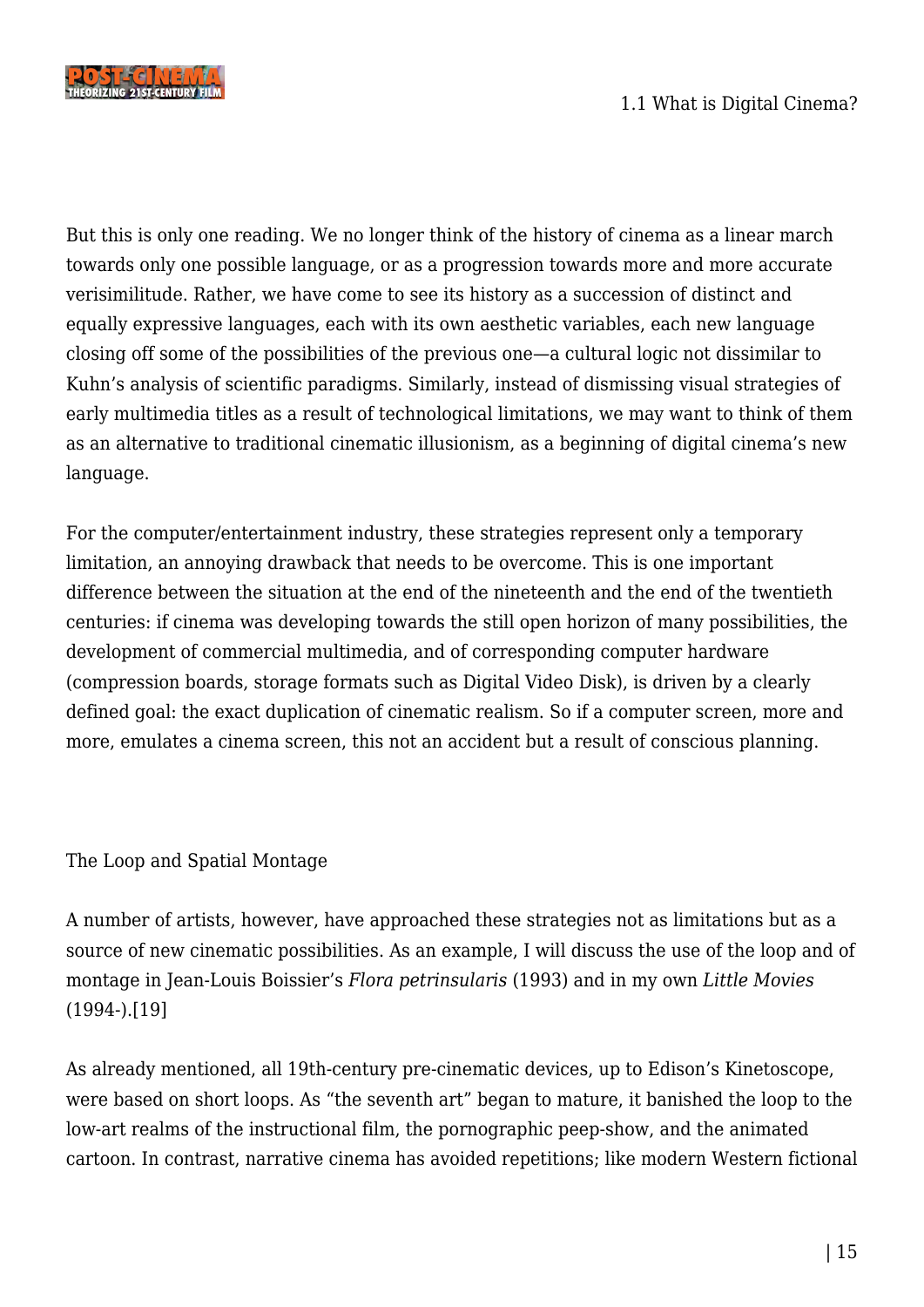

forms in general, it put forward a notion of human existence as a linear progression through numerous unique events.

Cinema's birth from a loop form was reenacted at least once during its history. In one of the sequences of the revolutionary Soviet montage film, *A Man with a Movie Camera* (1929), Dziga Vertov shows us a cameraman standing in the back of a moving automobile. As he is being carried forward by an automobile, he cranks the handle of his camera. A loop, a repetition, created by the circular movement of the handle, gives birth to a progression of events—a very basic narrative which is also quintessentially modern: a camera moving through space recording whatever is in its way. In what seems to be a reference to cinema's primal scene, these shots are intercut with the shots of a moving train. Vertov even restages the terror which the Lumières' film supposedly provoked in its audience; he positions his camera right along the train track so the train runs over our point of view a number of times, crushing us again and again.

Early digital movies share the same limitations of storage as 19th-century pre-cinematic devices. This is probably why the loop playback function was built into the QuickTime interface, thus giving it the same weight as the VCR-style "play forward" function. So, in contrast to films and videotapes, QuickTime movies are supposed to be played forward, backward, or looped.

Can the loop be a new narrative form appropriate for the computer age? It is relevant to recall that the loop gave birth not only to cinema but also to computer programming. Programming involves altering the linear flow of data through control structures, such as "if/then" and "repeat/while"; the loop is the most elementary of these control structures. If we strip the computer from its usual interface and follow the execution of a typical computer program, the computer will reveal itself to be another version of Ford's factory, with a loop as its conveyer belt.

*Flora petrinsularis* realizes some of the possibilities contained in the loop form, suggesting a new temporal aesthetics for digital cinema. The CD-ROM, which is based on Rousseau's *Confessions*, opens with a white screen, containing a numbered list. Clicking on each item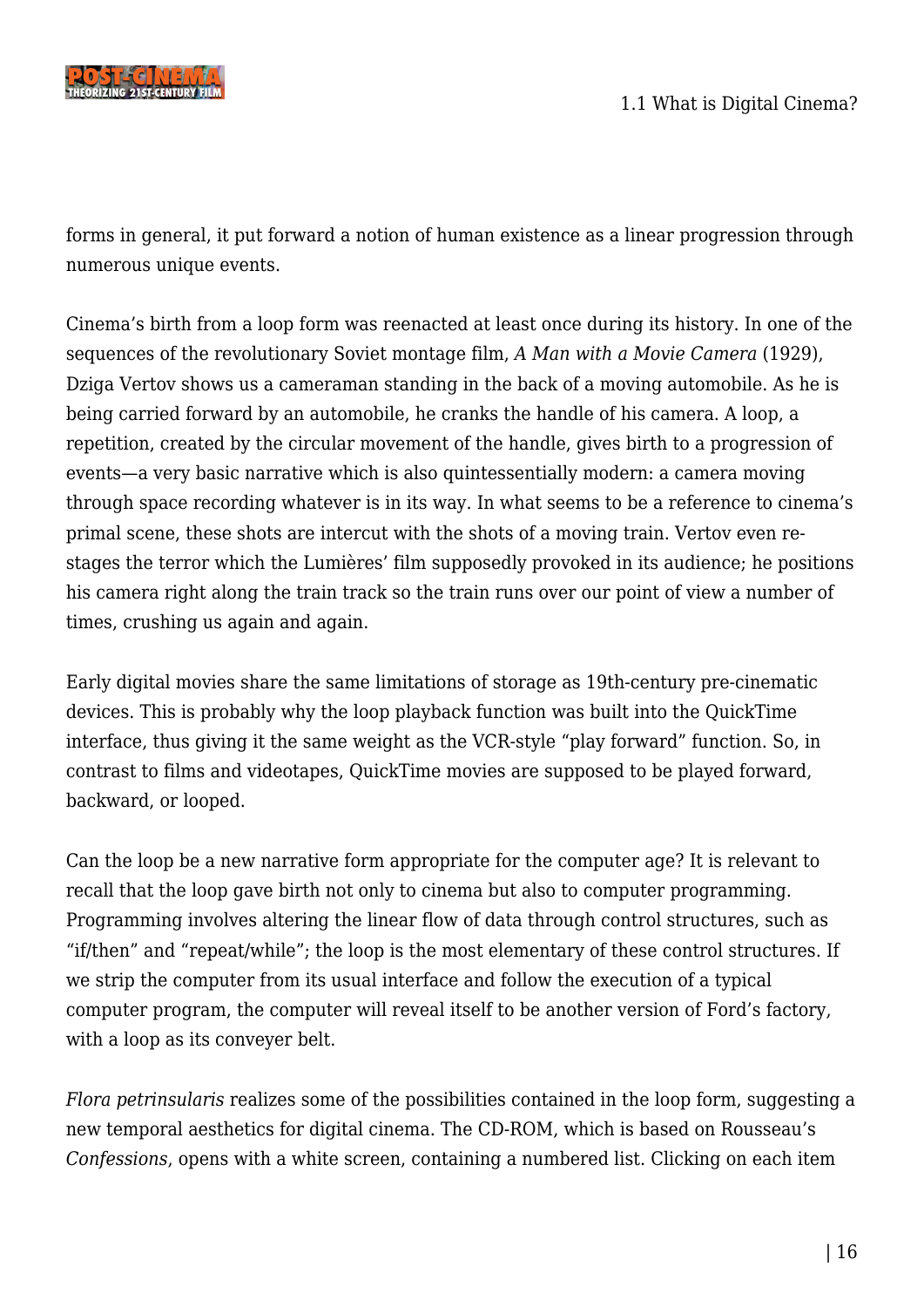

leads us to a screen containing two frames, positioned side by side. Both frames show the same video loop but are slightly offset from each other in time. Thus, the images appearing in the left frame reappear in a moment on the right and vice versa, as though an invisible wave is running through the screen. This wave soon becomes materialized: when we click on one of the frames we are taken to a new screen showing a loop of a rhythmically vibrating water surface. As each mouse click reveals another loop, the viewer becomes an editor, but not in a traditional sense. Rather than constructing a singular narrative sequence and discarding material which is not used, here the viewer brings to the forefront, one by one, numerous layers of looped actions which seem to be taking place all at once, a multitude of separate but co-existing temporalities. The viewer is not cutting but reshuffling. In a reversal of Vertov's sequence where a loop generated a narrative, the viewer's attempt to create a story in *Flora petrinsularis* leads to a loop.

The loop that structures *Flora petrinsularis* on a number of levels becomes a metaphor for human desire that can never achieve resolution. It can be also read as a comment on cinematic realism. What are the minimal conditions necessary to create the impression of reality? As Boissier demonstrates, in the case of a field of grass, a close-up of a plant or a stream, just a few looped frames become sufficient to produce the illusion of life and of linear time.

Stephen Neale describes how early film demonstrated its authenticity by representing moving nature: "What was lacking [in photographs] was the wind, the very index of real, natural movement. Hence the obsessive contemporary fascination, not just with movement, not just with scale, but also with waves and sea spray, with smoke and spray" (52). What for early cinema was its biggest pride and achievement—a faithful documentation of nature's movement—becomes for Boissier a subject of ironic and melancholic simulation. As the few frames are looped over and over, we see blades of grass shifting slightly back and forth, rhythmically responding to the blow of non-existent wind that is almost approximated by the noise of a computer reading data from a CD-ROM.

Something else is being simulated here as well, perhaps unintentionally. As you watch the CD-ROM, the computer periodically staggers, unable to maintain a consistent data rate. As a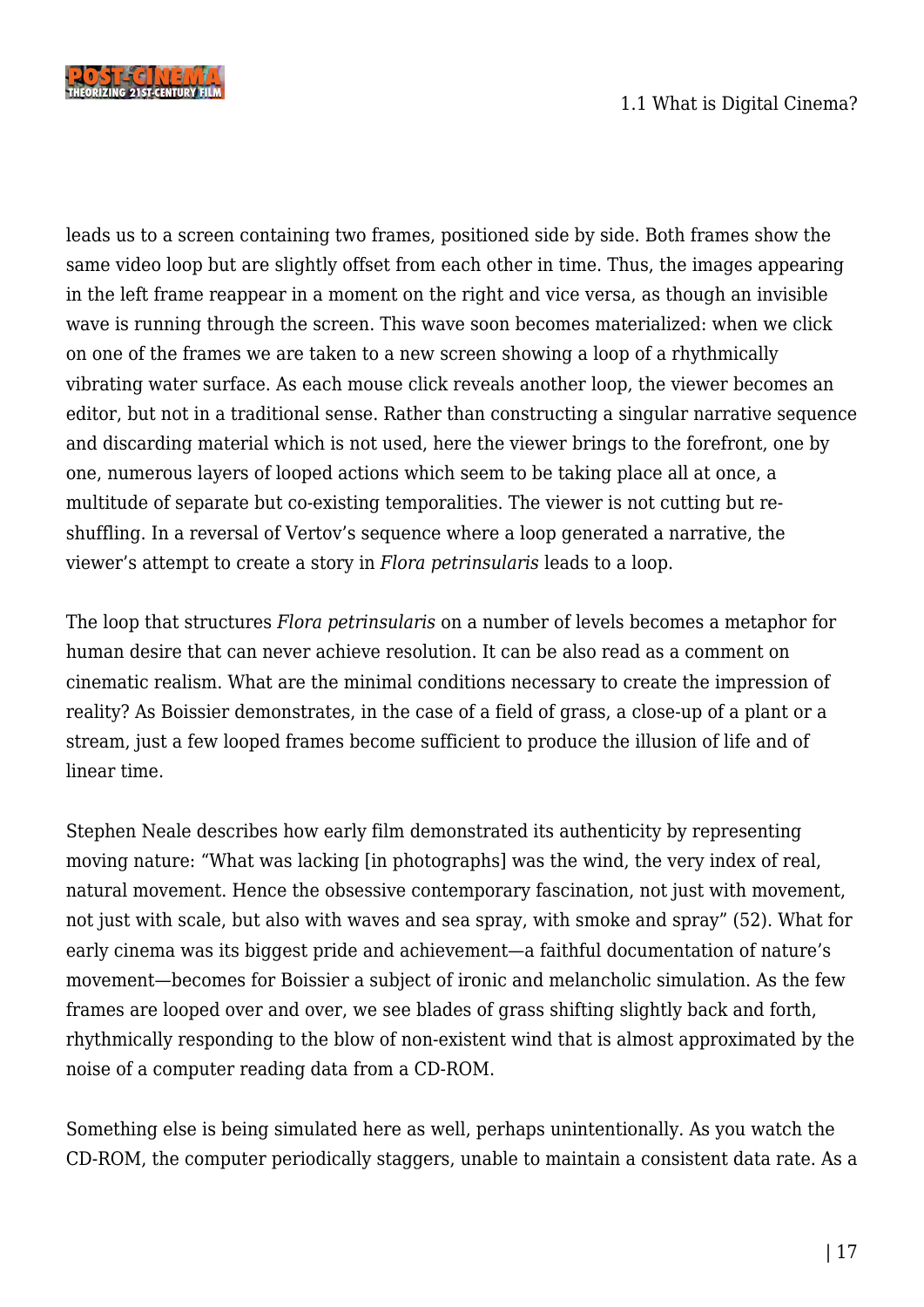

result, the images on the screen move in uneven bursts, slowing and speeding up with human-like irregularity. It is as though they are brought to life not by a digital machine but by a human operator, cranking the handle of the Zoetrope a century and a half ago.

*Little Movies* is my own project about the aesthetics of digital cinema, and a eulogy to its earliest form—QuickTime. Beginning with the well-known supposition that every new medium relies on the content of previous media, *Little Movies* features key moments in the history of cinema as its logical subject.

As the time passes, the medium becomes the message, that is, the "look" more than the content of any media technology of the past is what lingers on. *Little Movies* reads digital media of the 1990s from a hypothetical future, foregrounding its basic properties: the pixel, the computer screen, the scanlines. As described earlier, in the early 1890s the public patronized Kinetoscope parlors where peep-hole machines presented them with the latest marvel—tiny moving photographs arranged in short loops. And exactly a hundred years later, we are equally fascinated with tiny QuickTime movies—the precursor of digital cinema still to come. Drawing a parallel between these two historical moments, *Little Movies* are explicitly modeled after Kinetoscope films: they are also short loops.

Like Boissier, I am also interested in exploring alternatives to cinematic montage, in my case replacing its traditional sequential mode with a spatial one. Ford's assembly line relied on the separation of the production process into a set of repetitive, sequential, and simple activities. The same principle made computer programming possible: a computer program breaks a task into a series of elemental operations to be executed one at a time. Cinema followed this principle as well: it replaced all other modes of narration with a sequential narrative, an assembly line of shots that appear on the screen one at a time. A sequential narrative turned out to be particularly incompatible with a spatialized narrative, which played a prominent role in European visual culture for centuries. From Giotto's fresco cycle at Cappella degli Scrovegni in Padua to Courbet's *A Burial at Ornans*, artists presented a multitude of separate events (which were sometimes even separated by time) within a single composition. In contrast to cinema's narratives, here all the "shots" were accessible to a viewer at one.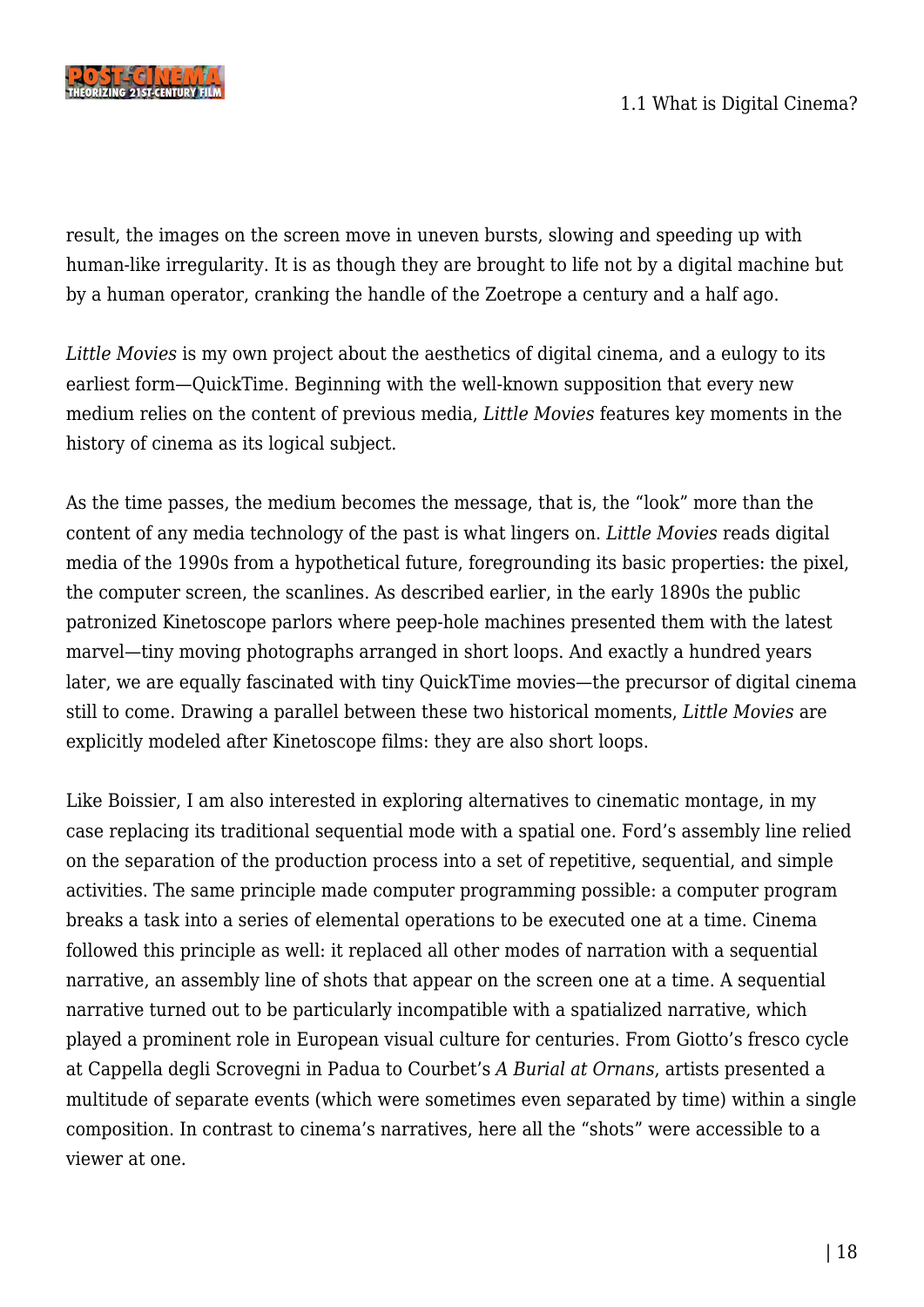

Cinema has elaborated complex techniques of montage between different images replacing each other in time; but the possibility of what can be called "spatial montage" between simultaneously co-existing images was not explored. In *Little Movies* I begin to explore this direction in order to open up again the tradition of spatialized narrative suppressed by cinema. In one of the movies I develop the narrative through a number of short video clips, all much smaller in size than the computer screen. This allows me to place a number of clips on the screen at once. Sometimes all the clips are paused, and only one clip is playing; at other times two or three different clips play at once. As the narrative activates different parts of the screen, montage in time gives way to montage in space. Or rather, we can say that montage acquires a new spatial dimension. In addition to montage dimensions already explored by cinema (differences in images' content, composition, movement) we now have a new dimension: the position of the images in space in relation to each other. In addition, since images do not replace each other (as in cinema) but remain on the screen throughout the movie, each new image is juxtaposed not just with one image which preceded it, but with all the other images present on the screen.

The logic of replacement, characteristic of cinema, gives way to the logic of addition and coexistence. Time becomes spatialized, distributed over the surface of the screen. Nothing is forgotten, nothing is erased. Just as we use computers to accumulate endless texts, messages, notes, and data (and just as a person, going through life, accumulates more and more memories, with the past slowly acquiring more weight than the future), "spatial montage" accumulates events and images as it progresses through its narrative. In contrast to cinema's screen, which primarily functioned as a record of perception, here the computer screen functions as a record of memory.

By making images different in size and by having them appear and disappear in different parts of the screen without any obvious order, I want to present the computer screen as a space of endless possibilities. Rather than being a surface that passively accepts projected images of reality recorded by a camera, the computer screen becomes an active generator of moving-image events. It already contains numerous images and numerous narrative paths; all that remains is to reveal some of them.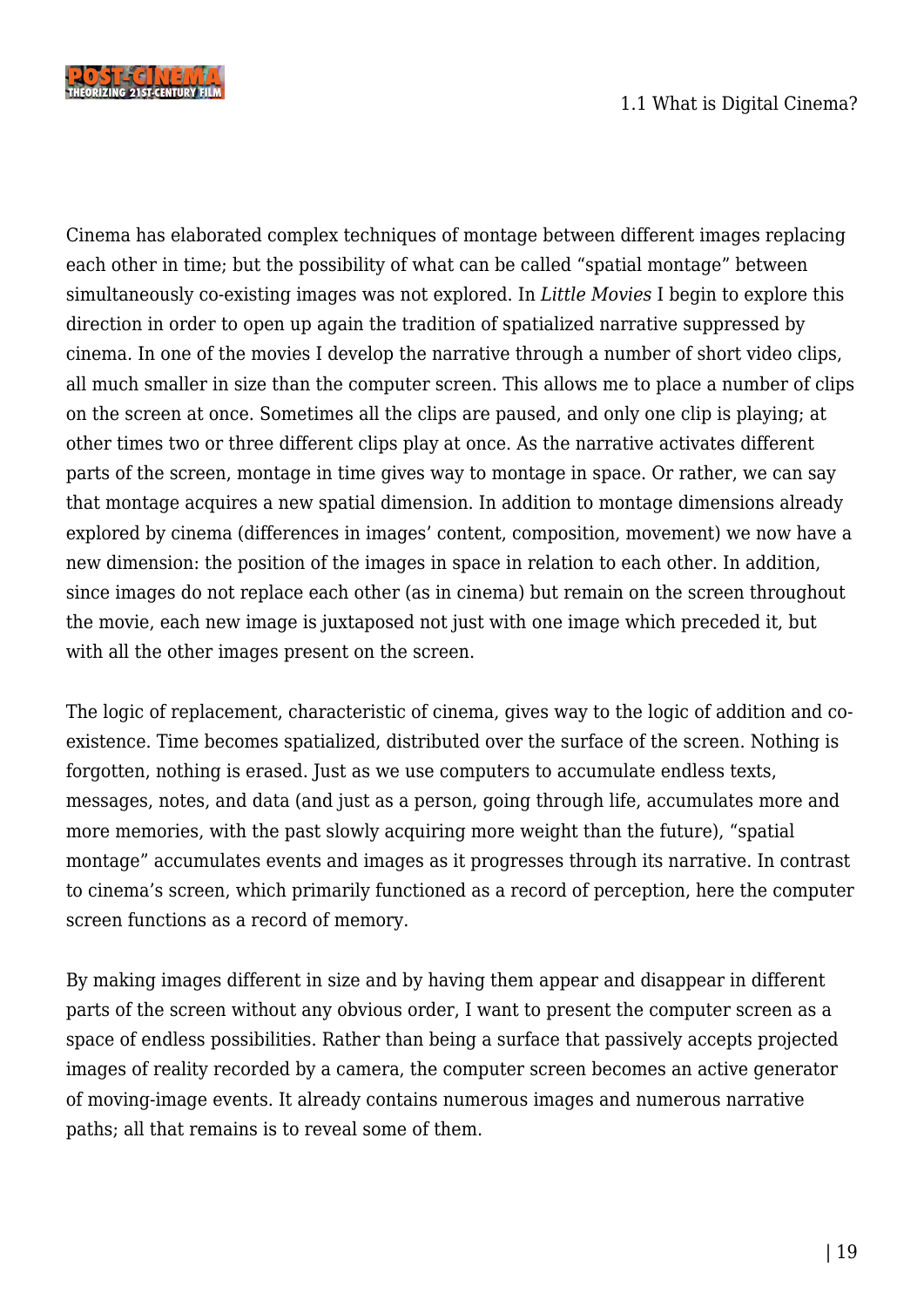

Conclusion: From Kino-Eye to Kino-Brush

In the 20th century, cinema has played two roles at once. As a media technology, cinema's role was to capture and to store visible reality. The difficulty of modifying images once they were recorded was exactly what gave cinema its value as a document, assuring its authenticity. The same rigidity of the film image has defined the limits of cinema as I defined it earlier, i.e. the super-genre of live action narrative. Although it includes within itself a variety of styles—the result of the efforts of many directors, designers, and cinematographers—these styles share a strong family resemblance. They are all children of the recording process that uses lenses, regular sampling of time, and photographic media. They are all children of a machine vision.

The mutability of digital data impairs the value of cinematic recordings as documents of reality. In retrospect, we can see that 20th-century cinema's regime of visual realism, the result of automatically recording visual reality, was only an exception, an isolated accident in the history of visual representation which has always involved, and now again involves, the manual construction of images. Cinema becomes a particular branch of painting—painting in time. No longer a kino-eye, but a kino-brush[.\[20\]](#page-27-4)

<span id="page-19-0"></span>The privileged role played by the manual construction of images in digital cinema is one example of a larger trend: the return of pre-cinematic moving images techniques. Marginalized by the 20th-century institution of live-action narrative cinema that relegated them to the realms of animation and special effects, these techniques reemerge as the foundation of digital filmmaking. What was supplemental to cinema becomes its norm; what was at its boundaries comes into the center. Digital media return to us the repressed of the cinema.

As the examples discussed in this essay suggest, the directions that were closed off at the turn of the century, when cinema came to dominate the modern moving-image culture, are now again beginning to be explored. Moving-image culture is being redefined once again;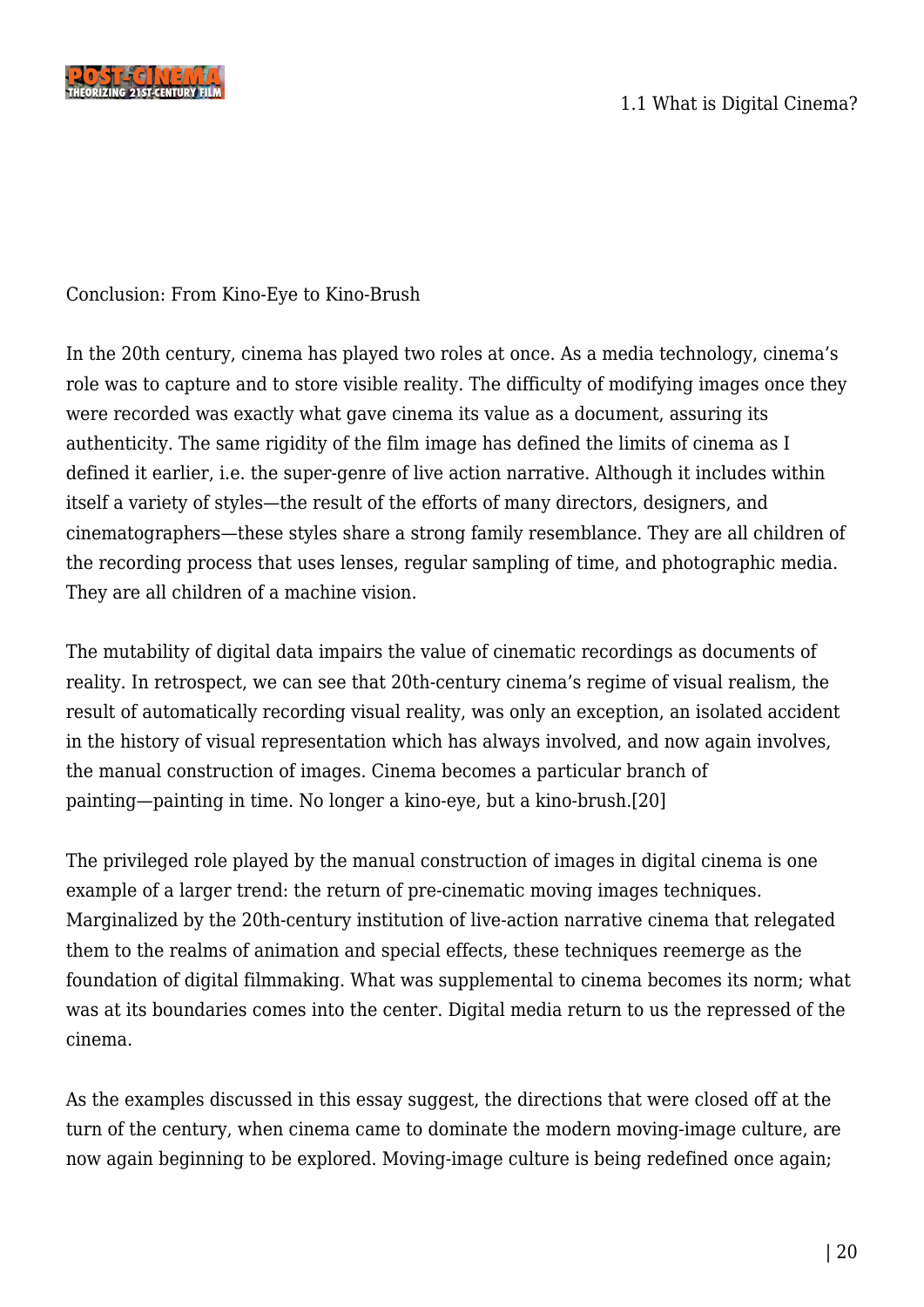

cinematic realism is being displaced from being its dominant mode to become only one option among many.

Works Cited

*Artintact 1*. Karlsruhe: ZKM/Center for Art and Media, 1994. CD-ROM.

Aumont, Jacques, Alain Bergala, Michel Marie, and Marc Vernet. *Aesthetics of Film*. Trans. Richard Neupert. Austin: U of Texas P, 1992. Print.

Billups, Scott. "Casting from Forest Lawn (Future of Performers)." Annual Artists Rights Digital Technology Symposium. Directors Guild of America, Los Angeles. 16 Feb. 1996. Address.

Bordwell, David, and Kristin Thompson. *Film Art: An Introduction*. 4th ed. New York: McGraw-Hill, 1993. Print.

Bukatman, Scott. "The Artificial Infinite: On Special Effects and the Sublime." *Visual Display: Culture Beyond Appearances*. Eds. Lynne Cooke and Peter Wollen. Seattle: Bay P, 1995. 255-89. Print.

Ceram, C.W. *Archaeology of the Cinema*. New York: Harcourt, 1965. Print.

Huhtamo, Erkki. "Encapsulated Bodies in Motion: Simulators and the Quest for Total Immersion." *Critical Issues in Electronic Media*. Ed. Simon Penny. Albany: SUNY P, 1995. 159-86. Print.

Kuhn, Thomas S. *The Structure of Scientific Revolutions*. 2nd. ed. Chicago: U of Chicago P,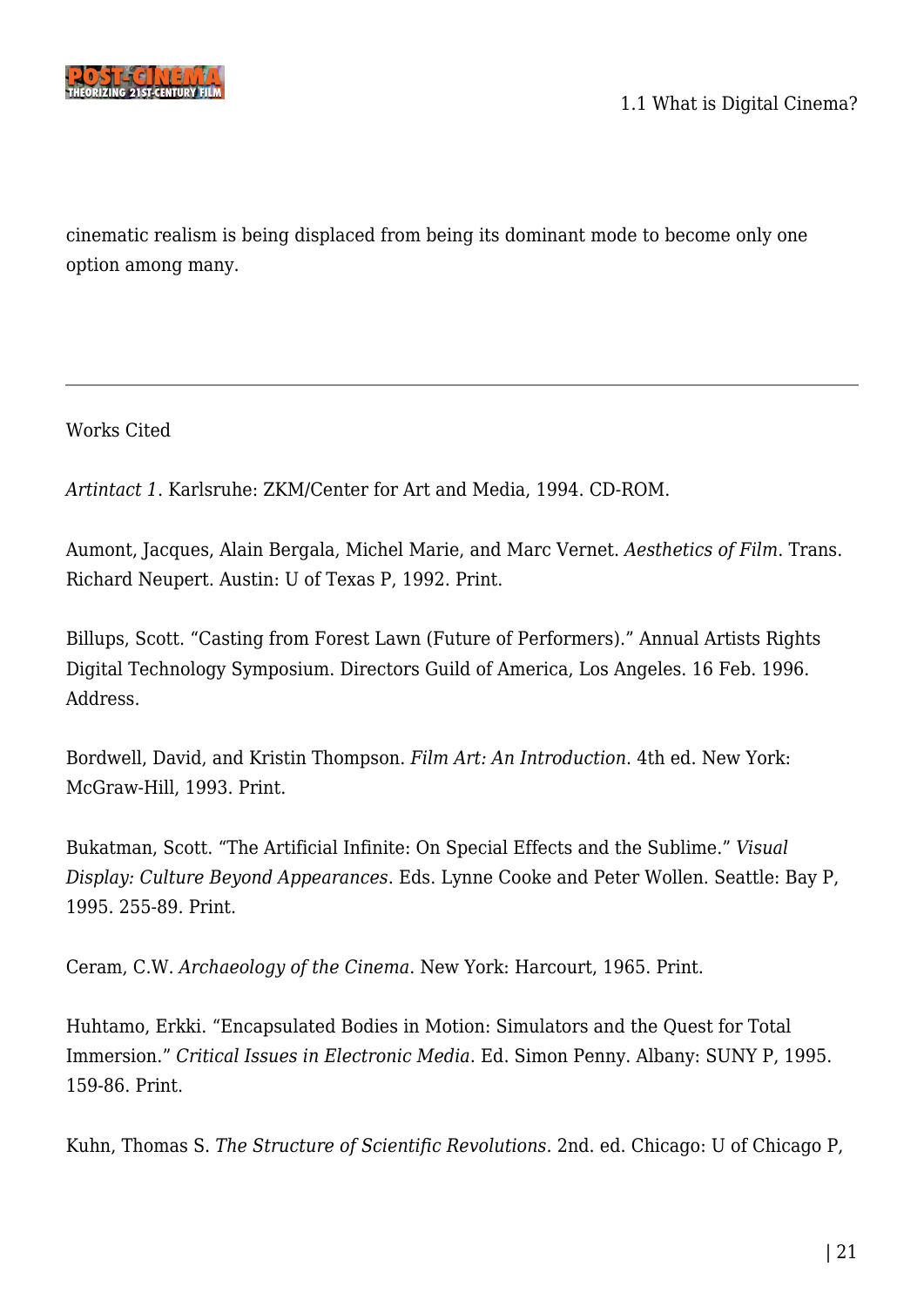

1970. Print.

Leish, Kenneth W. *Cinema*. New York: Newsweek Books, 1974. Print.

Lunenfeld, Peter. "Art Post-History: Digital Photography and Electronic Semiotics." *Photography after Photography: Memory and Representation in the Digital Age*. Eds. Hubertus von Amelunxen, Stefan Inglhaut, and Florian Rötzer. Sydney: G+B Arts, 1996. Print.

Manovich, Lev. "Cinema and Digital Media." *Perspektiven der Medienkunst/Media Art Perspectives*. Eds. Jeffrey Shaw and Hans Peter Schwarz. Ostfildern: Cantz, 1996. Print.

—. "Engineering Vision: from Constructivism to the Computer." Diss. U of Rochester, 1993. Web.

<https://www.academia.edu/2800644/The\_Engineering\_of\_Vision\_from\_Constructivism\_to\_C omputers>.

—. "To Lie and to Act: Potemkin's Villages, Cinema and Telepresence." *Mythos Information—Welcome to the Wired World: Ars Electronica 95*. Eds. Karl Gebel and Peter Weibel. Vienna: Springer, 1995. 343-48. Print.

—. "What is Digital Cinema?" *Telepolis*, 21 May 1996. Web.

<http://www.heise.de/tp/artikel/6/6110/1.html>. Rpt. in *The Digital Dialectic: New Essays on New Media*. Ed. Peter Lunenfeld. Cambridge: MIT P, 2000. 173-92. Rpt. in *Visual Culture: Critical Concepts in Media and Cultural Studies*. Eds. Joanne Morra and Marquard Smith. New York: Routledge, 2006. 221-38.

Marker, Chris. *La Jetée: Ciné-roman*. New York: Zone, 1992. Print.

Metz, Christian. "The Fiction Film and its Spectator: A Metapsychological Study." *Apparatus: Cinematographic Apparatus—Selected Writings*. Ed. Theresa Hak Kyung Cha. New York: Tanam P, 1980. 373-409. Print.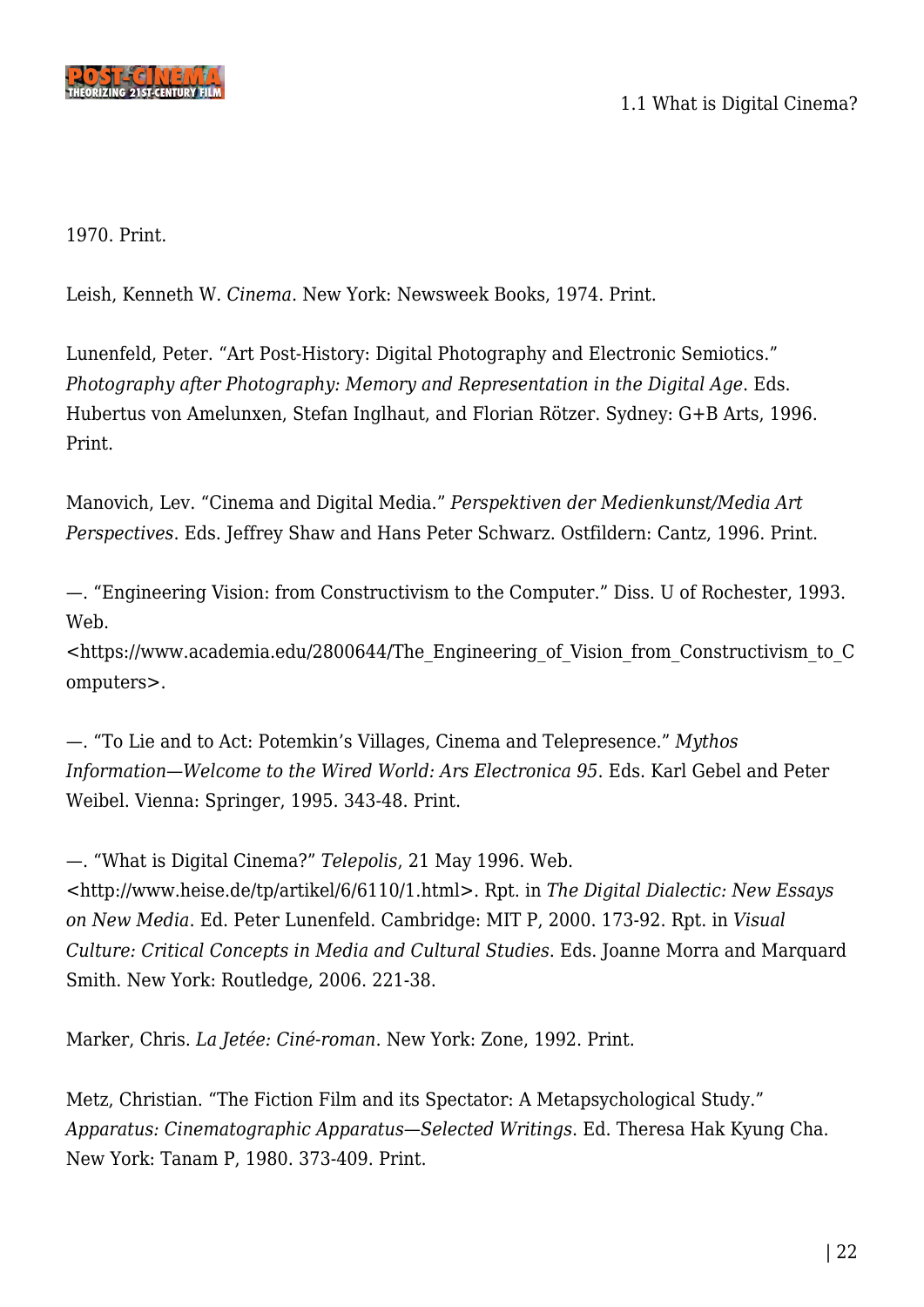

Mitchell, William J. T. *The Reconfigured Eye: Visual Truth in the Post-Photographic Era*. Cambridge: MIT P, 1992. Print.

Monaco, James. *How to Read a Film*. Rev. ed. New York: Oxford UP, 1981. Print.

Musser, Charles. *The Emergence of Cinema: The American Screen to 1907*. Berkeley: U of California P, 1990. Print.

Neale, Stephen. *Cinema and Technology*. Bloomington: Indiana UP, 1985. Print.

Perisi, Paula. "The New Hollywood Silicon Stars." *Wired* Dec. 1995: 142+. Print.

Petrovich, Lucy, et al., eds. *SIGGRAPH '94 Visual Proceedings*. New York: ACM SIGGRAPH, 1994. Print.

Robertson, Barbara. "Digital Magic: Apollo 13." *Computer Graphics World* Aug. 1995: 20. Print.

Robinson, David. *From Peep Show to Palace: the Birth of American Film*. New York: Columbia UP, 1996. Print.

Russett, Robert, and Cecile Starr. *Experimental Animation*. New York: Van Nostrand Reinhold, 1976. Print.

Samuelson, David. *Motion Picture Camera Techniques*. London: Focal P, 1978. Print.

Sitney, P. Adams. *Visionary Film: The American Avant-Garde, 1943-1978*. 2nd ed. Oxford: Oxford UP, 1979. Print.

Sobchack, Vivian. *Screening Space: The American Science Fiction Film*, 2nd ed. New York: Ungar, 1987. Print.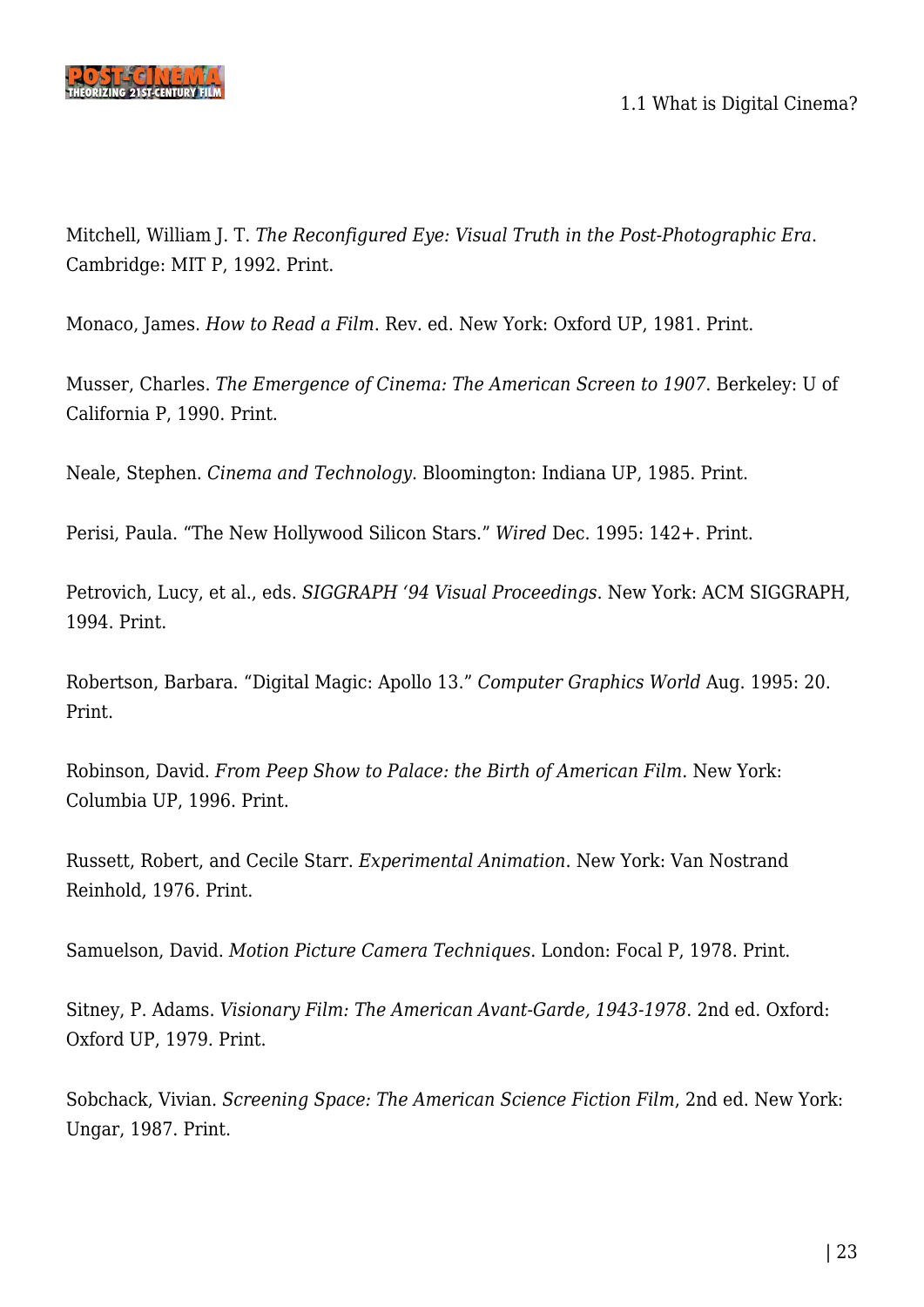

Vertov, Dziga. "Artistic Drama and Kino-Eye." 1924. *Kino-Eye: The Writings of Dziga Vertov*. Ed. Annette Michelson. Trans. Kevin O'Brien. Berkeley: U of California P, 1984. 47-49. Print.

**Notes** 

This essay was first published in 1996, in the German online magazine *Telepolis*, and has been reprinted, in modified form, in two book publications (see works cited). The version reprinted here, however, has appeared only on Manovich's website.

<span id="page-23-0"></span>[\[1\]](#page-0-0) This is the third in a series of essays on digital cinema. See my "Cinema and Digital Media" and "To Lie and to Act: Potemkin's Villages, Cinema and Telepresence." This essay has greatly benefited from the suggestions and criticisms of Natalie Bookchin, Peter Lunenfeld, Norman Klein, and Vivian Sobchack. I also would like to acknowledge the pioneering work of Erkki Huhtamo on the connections between early cinema and digital media which stimulated my own interest in this topic. See, for instance, his "Encapsulated Bodies in Motion."

<span id="page-23-1"></span>[\[2\]](#page-0-1) The remarks were made by Scott Billups, a major figure in bringing Hollywood and Silicon Valley together by way of the American Film Institute's Apple Laboratory and Advanced Technologies Programs in the late 1980s and early 1990s (see Billups; also Perisi).

<span id="page-23-2"></span>[\[3\]](#page-1-0) Cinema as defined by its "super-genre" of fictional live action film belongs to media arts, which, in contrast to traditional arts, rely on recordings of reality as their basis. Another term which is not as popular as "media arts" but is perhaps more precise is "recording arts." For the use of this term, see Monaco 7.

<span id="page-23-3"></span>[\[4\]](#page-3-0) The birth of cinema in the 1890s is accompanied by an interesting transformation: while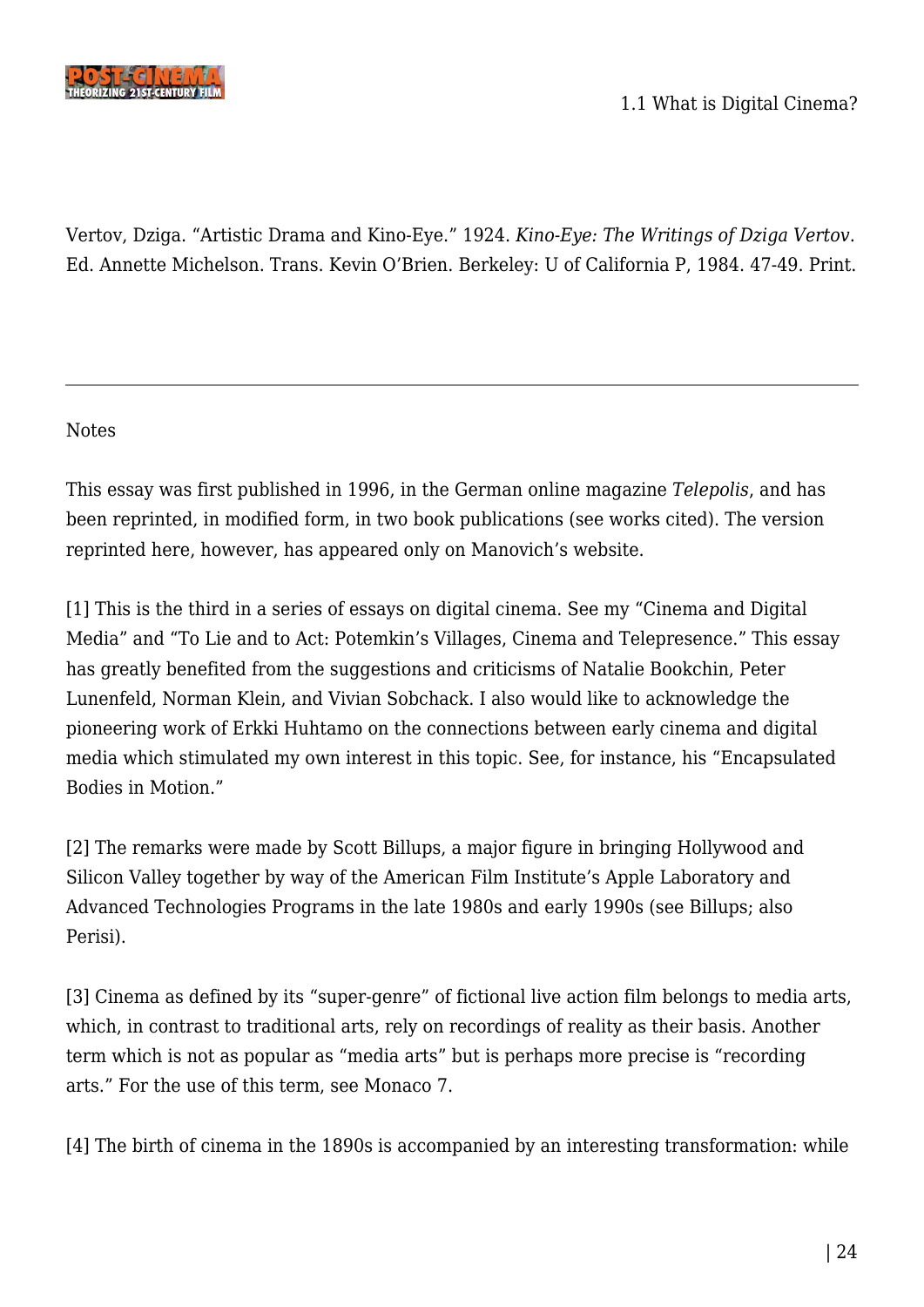the body as the generator of moving pictures disappears, it simultaneously becomes their new subject. Indeed, one of the key themes of early films produced by Edison is a human body in motion: a man sneezing, the famous bodybuilder Sandow flexing his muscles, an athlete performing somersaults, a woman dancing. Films of boxing matches play a key role in the commercial development of the Kinetoscope. See Musser 72-79; Robinson 44-48.

<span id="page-24-0"></span>[\[5\]](#page-4-0) This arrangement was previously used in magic lantern projections; it is described in the second edition of Althanasius Kircher's *Ars magna* (1671). See Musser 21-22.

<span id="page-24-1"></span>[\[6\]](#page-5-0) The extent of this lie is made clear by the films of Andy Warhol from the first part of the 1960s—perhaps the only real attempt to create cinema without a language.

<span id="page-24-2"></span>[\[7\]](#page-5-1) I have borrowed this definition of special effects from Samuelson.

<span id="page-24-3"></span>[\[8\]](#page-5-2) The following examples illustrate this disavowal of special effects; other examples can be easily found. The first example is from popular discourse on cinema. A section entitled "Making the Movies" in Leish's *Cinema* contains short stories from the history of the movie industry. The heroes of these stories are actors, directors, and producers; special effects artists are mentioned only once. The second example is from an academic source: the authors of the authoritative *Aesthetics of Film* state that "[t]he goal of our book is to summarize from a synthetic and didactic perspective the diverse theoretical attempts at examining these empirical notions [terms from the lexicon of film technicians], including ideas like frame vs. shot, terms from production crews' vocabularies, the notion of identification produced by critical vocabulary, etc." (Aumont et al. 7). The fact that the text never mentions special effects techniques reflects the general lack of any historical or theoretical interest in the topic by film scholars. Bordwell and Thompson's *Film Art: An Introduction*, which is used as a standard textbook in undergraduate film classes is a little better as it devotes three of its five hundred pages to special effects. Finally, a relevant piece of statistics: a library at the University of California, San Diego contains 4273 titles catalogued under the subject "motion pictures" and only 16 tiles under "special effects cinematography." For the few important works addressing the larger cultural significance of special effects by film theoreticians see Sobchack; Bukatman. Norman Klein is currently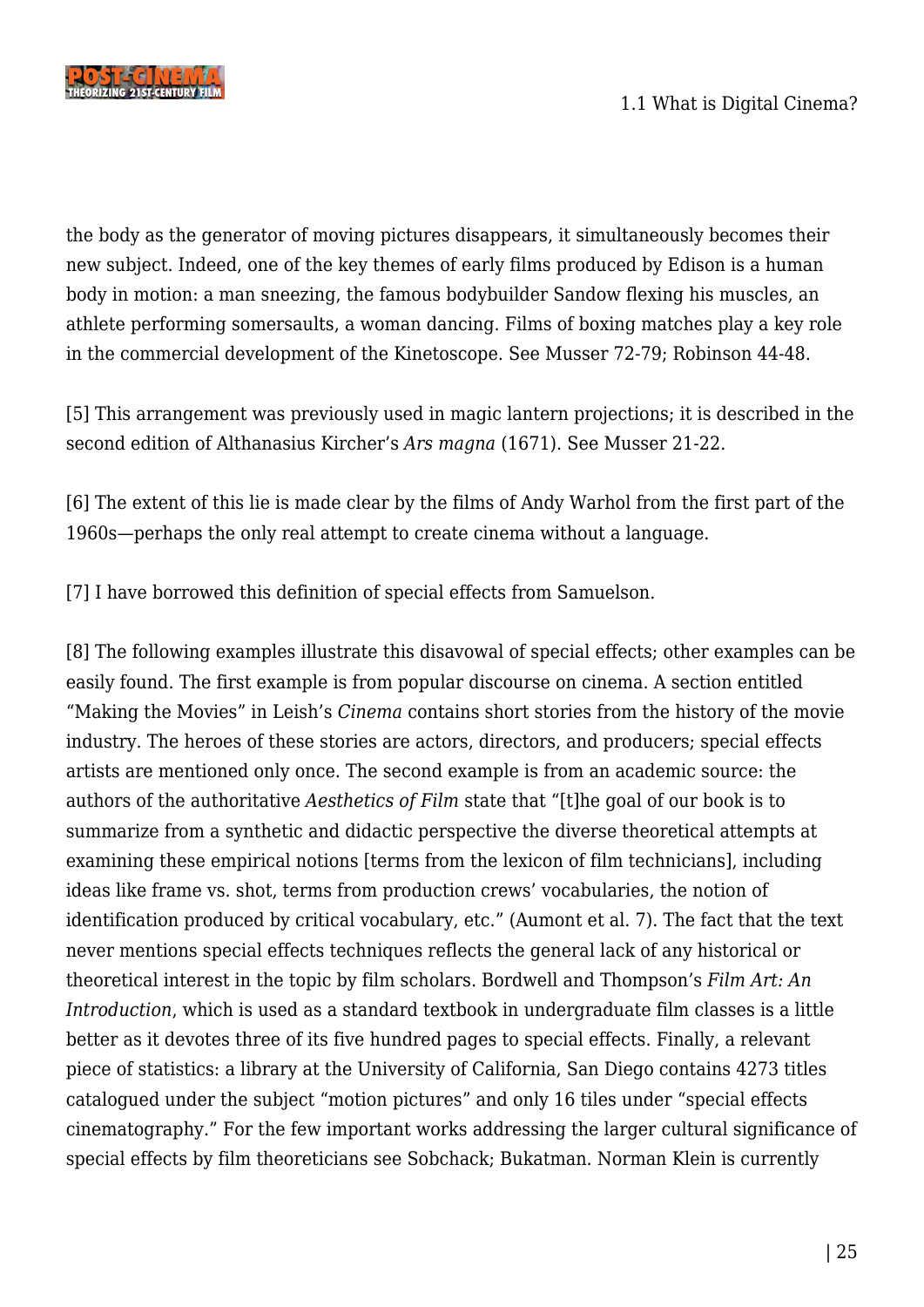

working on a history of special effects environments.

<span id="page-25-0"></span>[\[9\]](#page-6-0) For a discussion of the subsumption of the photographic to the graphic, see Lunenfeld.

<span id="page-25-1"></span>[\[10\]](#page-7-0) For a complete list of people at ILM who worked on this film, see the *SIGGRAPH '94 Visual Proceedings* (Petrovich et al. 19).

<span id="page-25-2"></span>[\[11\]](#page-7-1) In this respect 1995 can be called the last year of digital media. At the 1995 National Association of Broadcasters convention Avid showed a working model of a digital video camera which records not on a video cassette but directly onto a hard drive. Once digital cameras become widely used, we will no longer have any reason to talk about digital media since the process of digitization will be eliminated.

<span id="page-25-3"></span>[\[12\]](#page-7-2) Here is another, even more radical definition: digital film  $= f(x, y, t)$ . This definition would be greeted with joy by the proponents of abstract animation. Since the computer breaks down every frame into pixels, a complete film can be defined as a function which, given the horizontal, vertical, and time location of each pixel, returns its color. This is actually how a computer represents a film, a representation which has a surprising affinity with a certain well-known avant-garde vision of cinema! For a computer, a film is an abstract arrangement of colors changing in time, rather than something structured by "shots," "narrative," "actors," and so on.

<span id="page-25-4"></span>[\[13\]](#page-9-0) The full advantage of mapping time into 2-D space, already present in Edison's first cinema apparatus, is now realized: one can modify events in time by literally painting on a sequence of frames, treating them as a single image.

<span id="page-25-5"></span>[\[14\]](#page-10-0) See "Industrial Light & Magic alters history with MATADOR," promotional material by Parallax Software, SIGGRAPH '95 Conference, Los Angeles, August 1995.

<span id="page-25-6"></span>[\[15\]](#page-10-1) The reader who followed my analysis of the new possibilities of digital cinema may wonder why I have stressed the parallels between digital cinema and the pre-cinematic techniques of the 19th century but did not mention 20th-century avant-garde filmmaking.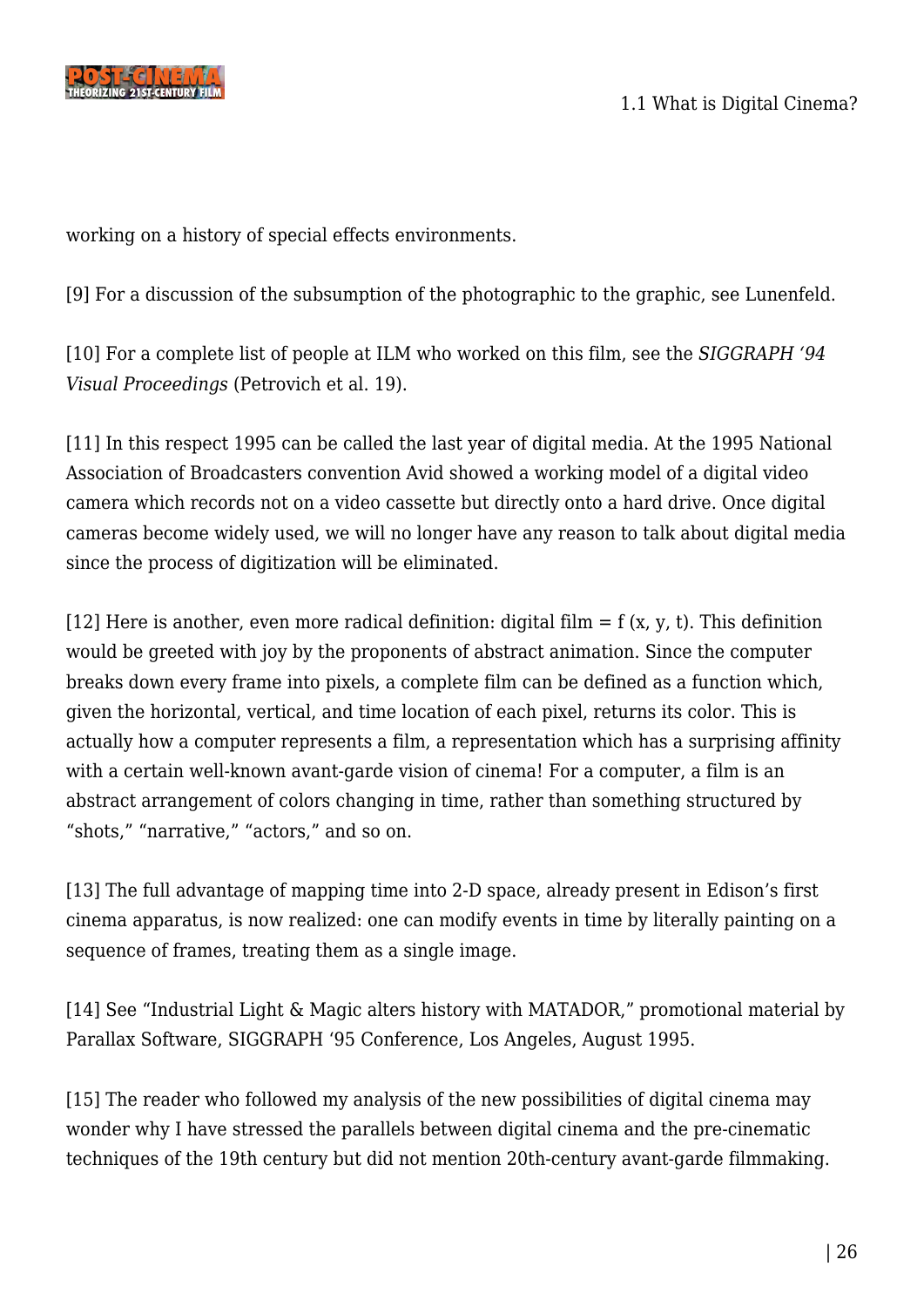

Did not the avant-garde filmmakers already explore many of these new possibilities? To take the notion of cinema as painting, Len Lye, one of the pioneers of abstract animation, was painting directly on film as early as 1935; he was followed by Norman McLaren and Stan Brakhage, the latter extensively covering shot footage with dots, scratches, splattered paint, smears, and lines in an attempt to turn his films into equivalents of Abstract Expressionist painting. More generally, one of the major impulses in all of avant-garde filmmaking, from Léger to Godard, was to combine the cinematic, the painterly, and the graphic—by using live-action footage and animation within one film or even a single frame, by altering this footage in a variety of ways, or by juxtaposing printed texts and filmed images.

I explore the notion that the avant-garde anticipated digital aesthetics in my "Engineering Vision: from Constructivism to the Computer"; here I would like to bring up one point particularly relevant for this essay. When the avant-garde filmmakers collaged multiple images within a single frame, or painted and scratched film, or revolted against the indexical identity of cinema in other ways, they were working against "normal" filmmaking procedures and the intended uses of film technology. (Film stock was not designed to be painted on.) Thus they operated on the periphery of commercial cinema not only aesthetically but also technically.

One general effect of the digital revolution is that avant-garde aesthetic strategies became embedded in the commands and interface metaphors of computer software. In short, the avant-garde became materialized in a computer. Digital cinema technology is a case in point. The avant-garde strategy of collage reemerged as a "cut and paste" command, the most basic operation one can perform on digital data. The idea of painting on film became embedded in paint functions of film-editing software. The avant-garde move to combine animation, printed texts, and live-action footage is repeated in the convergence of animation, title generation, paint, compositing, and editing systems into single all-in-one packages. Finally, another move to combine a number of film images together within one frame (for instance, in Léger's 1924 *Ballet Mécanique* or in Vertov's 1929 *A Man with a Movie Camera*) also become legitimized by technology, since all editing software, including Photoshop, Premiere, After Effects, Flame, and Cineon, by default assumes that a digital image consists of a number of separate image layers. All in all, what used to be exceptions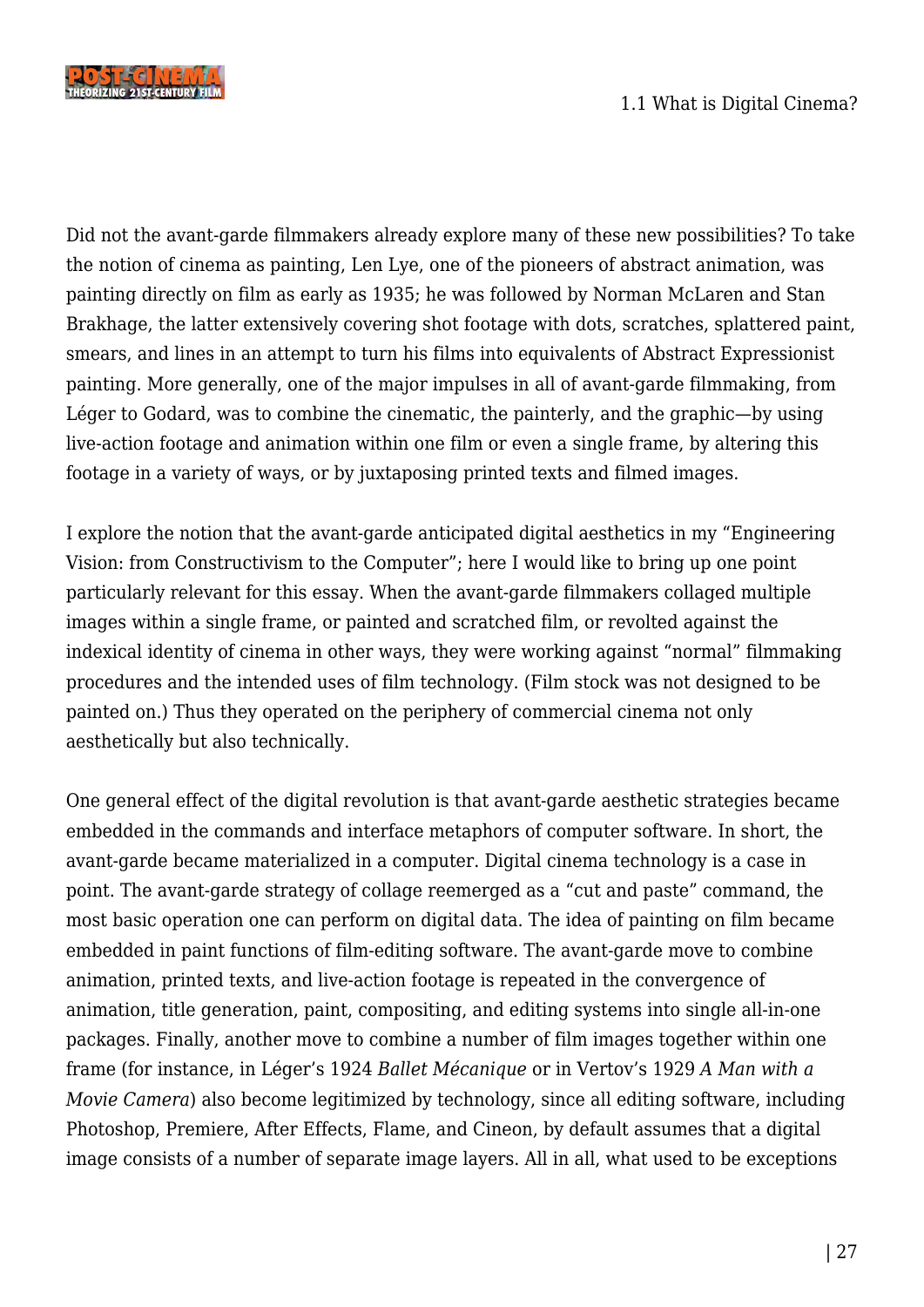

for traditional cinema became the normal, intended techniques of digital filmmaking, embedded in technology design itself. For the experiments in painting on film by Lye, McLaren, and Brakhage, see Russett and Starr 65-71; 117-128; also Sitney 230; 136-227.

<span id="page-27-0"></span>[\[16\]](#page-10-2) Reporting in the December 1995 issue of *Wired*, Paula Perisi writes: "A decade ago, only an intrepid few, led by George Lucas's Industrial Light and Magic, were doing highquality digital work. Now computer imaging is considered an indispensable production tool for all films, from the smallest drama to the largest visual extravaganza" (144).

<span id="page-27-1"></span>[\[17\]](#page-10-3) Therefore, one way in which the fantastic is justified in contemporary Hollywood cinema is through the introduction of various non-human characters such as aliens, mutants, and robots. We never notice the pure arbitrariness of their colorful and mutating bodies, the beams of energy emulating from their eyes, the whirlpools of particles emulating from their wings, because they are made perceptually consistent with the set, i.e. they look like something which could have existed in a three-dimensional space and therefore could have been photographed.

<span id="page-27-2"></span>[\[18\]](#page-12-0) This 28-minute film, made in 1962, is composed of still frames narrativized in time, and concludes with a very short live action sequence. For documentation, see Marker.

<span id="page-27-3"></span>[\[19\]](#page-14-0) *Flora petrinsularis* is included in the compilation CD-ROM *Artintact 1*. *Little Movies* are available online at [<http://jupiter.ucsd.edu/~manovich/little-movies](http://jupiter.ucsd.edu/~manovich/little-movies)>.

<span id="page-27-4"></span>[\[20\]](#page-19-0) It was Dziga Vertov who coined the term "kino-eye" in the 1920s to describe the cinematic apparatus's ability "to record and organize the individual characteristics of life's phenomena into a whole, an essence, a conclusion" (47). For Vertov, the presentation of film "facts," based as they were on materialist evidence, defined the very nature of the cinema.